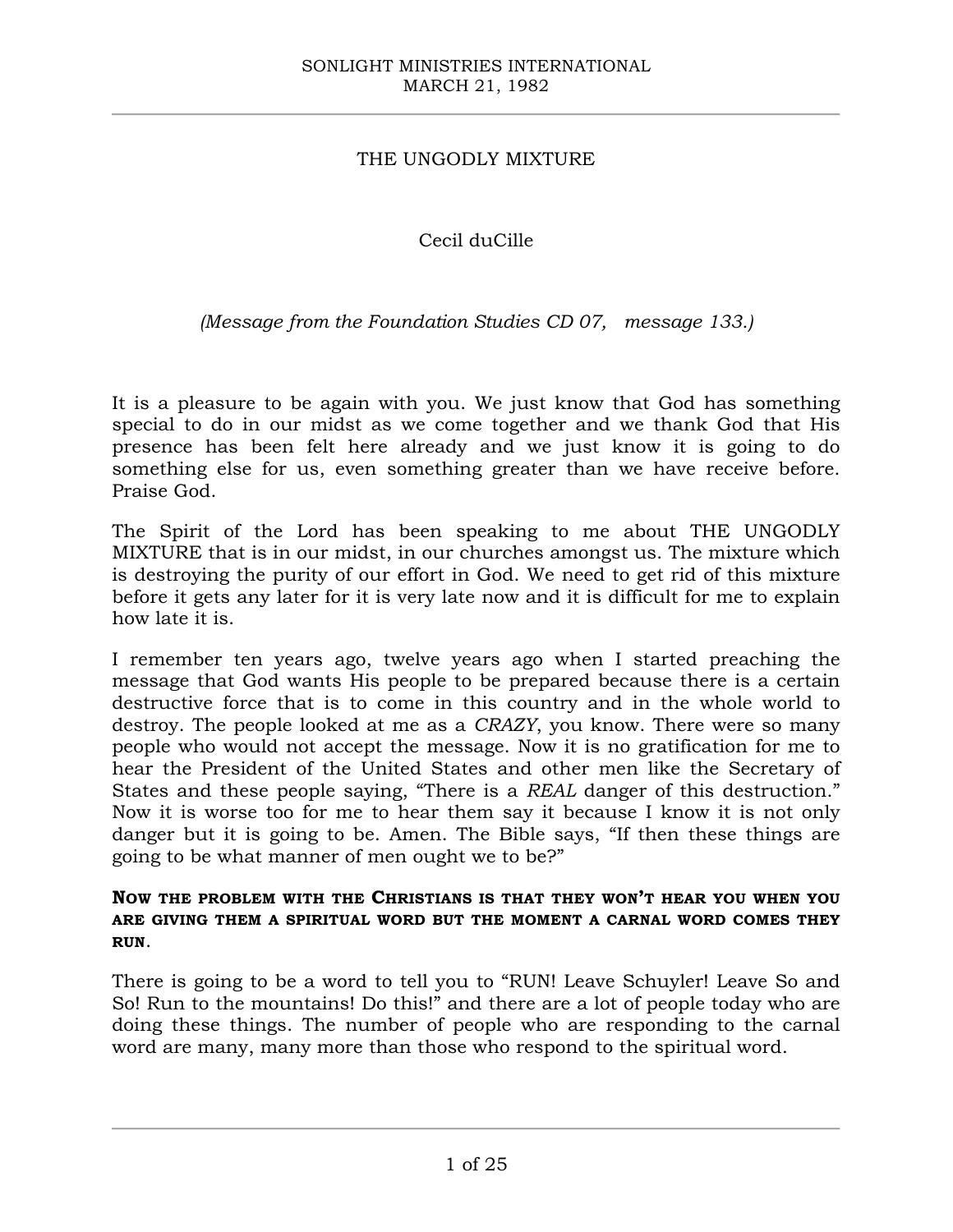I want to show you even as we talk about the mixture that is in our midst. Even as we talk about the mixture in our midst we need to know that mixture prevents any substance from functioning. When you get mixed this is all the devil wants. **HE DOESN'T WANT TO CHANGE YOU FROM BEING A CHRISTIAN, HE JUST WANTS YOU TO BE NOT A GOOD CHRISTIAN**. Amen. He just wants you to be mixed up.

I am going to touch a little bit on the history of the church and what the mixture has done to us and how we have lost the true concept of even coming together. We lost the true concept of even gathering together and we need to assert ourselves. This is the time when people need to pick up themselves and to be resolute in order to even do that which is normal because the Bible says "perilous times would come".

I switched on the television the other night and listened to Billy Graham speaking from Canada and this was all his message. All his message is that the weaponry, the destruction, the trouble that is in the world and the hope that we have and the hope is in Jesus Christ. But most of the Christians don't believe the hope is in Jesus. Do you know what the majority of Christians are doing? They are either storing food or guns. You watch the preaching. There is a little paper that is being sent out to most of us and this paper is coming from a certain place. They started out with saying we must store food. Well, how can you store food without storing guns? How are you going to store food without storing guns?

Now I say to you, sure, don't waste food. Don't waste food. If you have too many tomatoes then can some. You know what I mean. If you have too many or too much of anything can it. I don't believe in waste. Can it even to give it away. When you talk about storing food brethren these people are not talking about storing food to give the hungry people to eat, they are talking about storing food to save their own skins and their own families. How would you like to be fat and overweight and joining the *Weight Watchers* program while your neighbors are dying of hunger? You are going to be eating and the rest of the people around you starving? Isn't that crazy? If you store food you are going to have to store it on a national basis.

Why don't you go to your congressman and tell them to stop throwing away all the wheat and to stop cutting back on the agricultural products and to start putting up the barns and saving it. That is what we should be doing but we are talking about saving food on an individual basis which is nothing but suicide. That is suicide because let me tell you brethren you will see it with your own eyes, but it will be too late of course that if there ever comes a need, a want, a famine that the people are going to run, rush to every place that they know people store food. If it goes around, if the news gets around as it is now that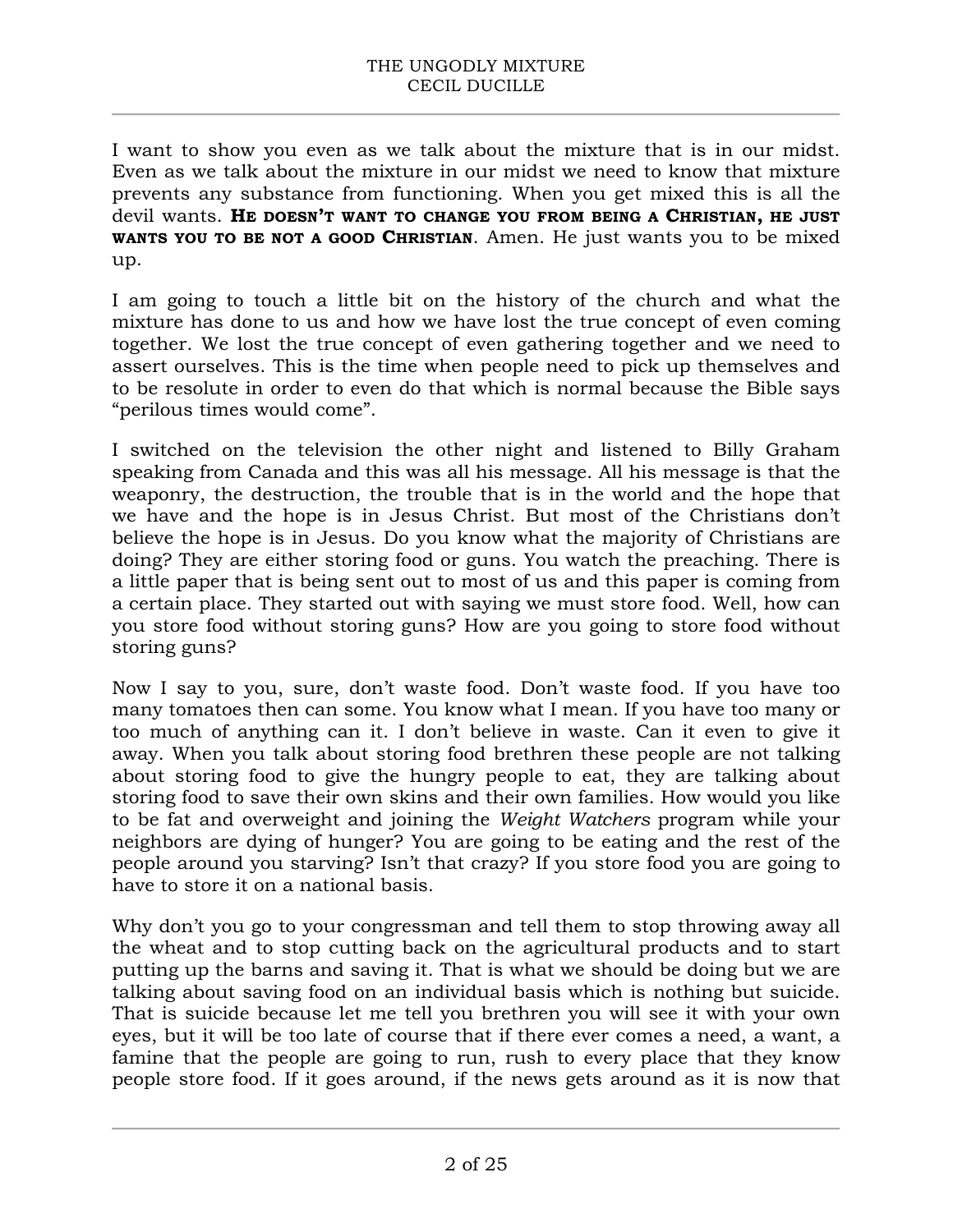Christians save food they are coming for you and they are going to kill you to get your food.

Now if you think that you have more guns than the sinners that would be looking for food have then you are making a very sad mistake and that is not the gospel of Jesus Christ. You just walked clean out of your gospel. We are here to save humanity. Our duty on earth is to save lives and to preserve people, not to kill them and to destroy them. So if this is what the church has come down to, then for sure we must have reached the last stage, we must be in the rock bottom, we must be the last stage. Do you see what I am saying? What is all the fighting about?

God tells you how to preserve your life.

He said, "He that loveth his life shall lose it."

He said, "He that loseth his life for My sake shall find it."

He said, "If you fight by the sword you will perish by the sword."

Look back in history. Look at all the mighty warriors and tell me what was the end of them? You just cannot beat the word of God and the things that God has ordained to be – you cannot turn the clock around. What we can do is what God wants us to do and He wants us to preserve life – just like Noah built an ark, God is today building an ark. Amen.

I want to give you this promise before we go any further. Turn to Revelation and take Chapter 12 and verse 14. You can with safety beside the word *woman* put *church*.

Re 12:14 *"And to the woman* (church) *were given* (the) *two wings of a* (the) *great*  eagle, that she might fly into the wilderness, into her place, where she is *nourished for a time, and times, and half a time, from the face of the serpent."*

Now I have known groups to believe that this says that we must flee into the mountains. It says "she will flee into the wilderness", but if you understand the word of God you will understand that we are in the wilderness now. Amen. We are in the wilderness now. This world is a wilderness waste. This world, God doesn't see it as beautiful, prosperous city. He sees it as desert country. He sees it as jungles. Amen. Where wild animals in the shape of men travel to and fro devouring one another. Amen.

So when you talk about flee to the wilderness, God said He would give you two wings. Now brethren, come on. If the wings are natural then the wilderness is natural, because watch it now, a spiritual thing won't take you to a natural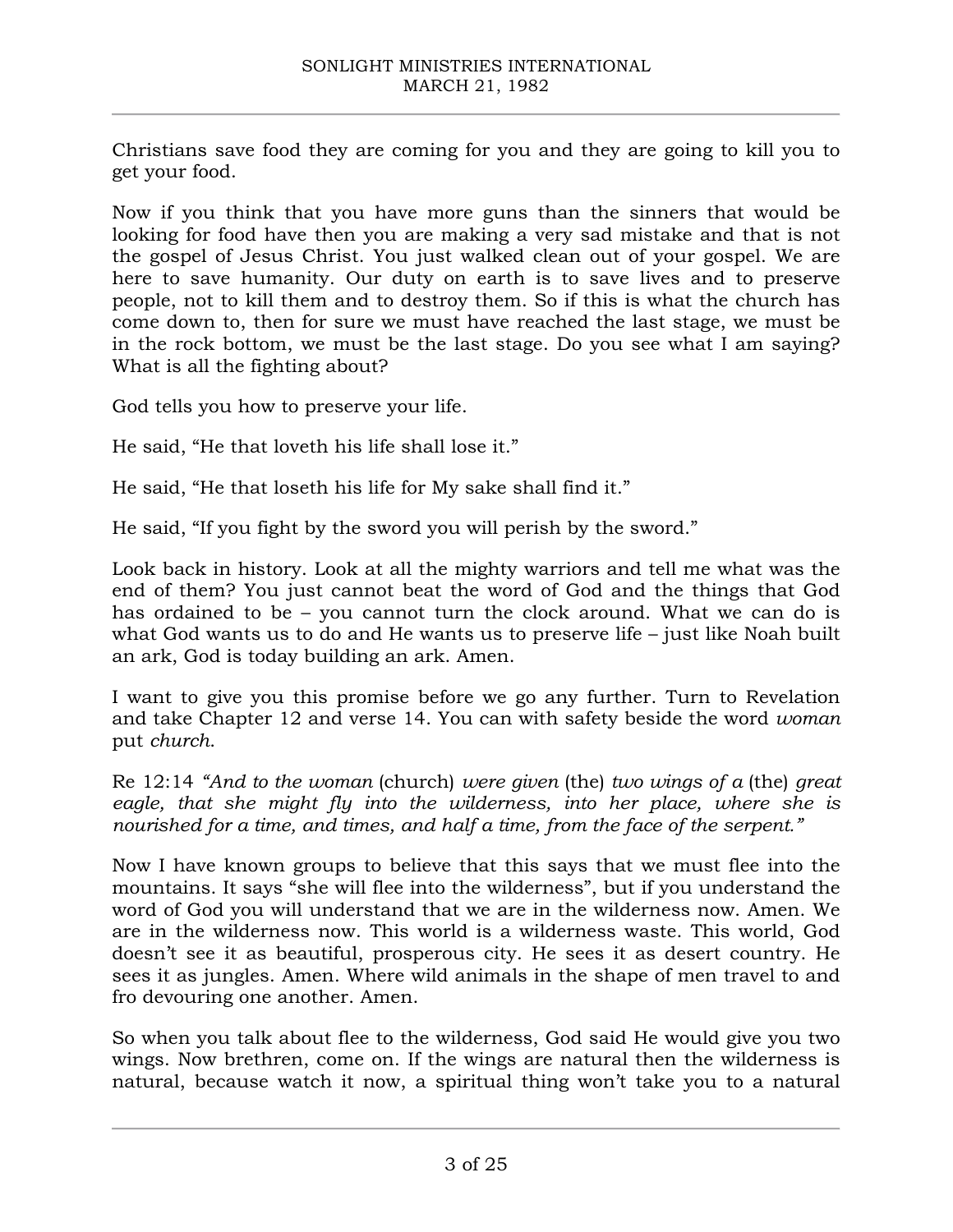place. It takes a spiritual thing to take you to a spiritual place, a natural thing to take you to a natural place. I want you to be with me!

Consequently we were in a group that accepted the message that there is going to be a destruction but they couldn't accept the message that the wilderness was not the natural wilderness. So come on, tell me what they had to do next then? They had to get wings. Right? They had to get wings so what did they do? They made all the elders become pilots and they all bought planes and they even wanted to give me a plane.

I said, "I don't want it. It can't fly in bad weather and I travel too much in bad weather."

All the elders got planes and now all of a sudden they got a new revelation. I'm wanting to show you just how one little error can go from one point to another and take you deeper and deeper into error. Error is led by demon spirits and they are smarter than we anyhow. Amen. You don't try to pit your brain with a devil because he is smart. He doesn't have any flesh to hold him back and he is pretty smart and he gets his book of knowledge from hell so he will make circles around you.

They said, "Okay. We are the elders and we are the ones that have the wings. Now we are going to take the church into the wilderness. Therefore the church must be the bride so we are the bridegroom."

So they brought in a thing called husband ministry whereas whenever you are up here preaching you are in the husband company and you are giving forth life to the wife and she is going to bring forth Christ. The church is going to bring forth Christ from the ministry.

Where did they go wrong again? Where they went wrong is that God said, "Every seed brings forth after its own kind." Man can't bring forth angels, angels can't bring forth man, man can't bring forth God. It must be Christ that brings forth Christ. So if Christ is to be formed in you, if Christ is to be birthed in you then it must be Christ that ministers to you. Amen. So they made that error again. Let me tell you, you have never seen anything so horrible, so sad, so terrible as a whole people... When I'm talking about people I'm not talking about ten or a thousand people. I'm talking about ten thousand, fifteen, twenty thousand people. That is what I am talking about. They all went down the drain because the ministers stumbled in judgment and misinterpreted the word of God. The average Baptist wouldn't get in that trap because he is not going to go that far. The average Methodist wouldn't get into that trap, it is the people who want to go on with God that fall into that trap.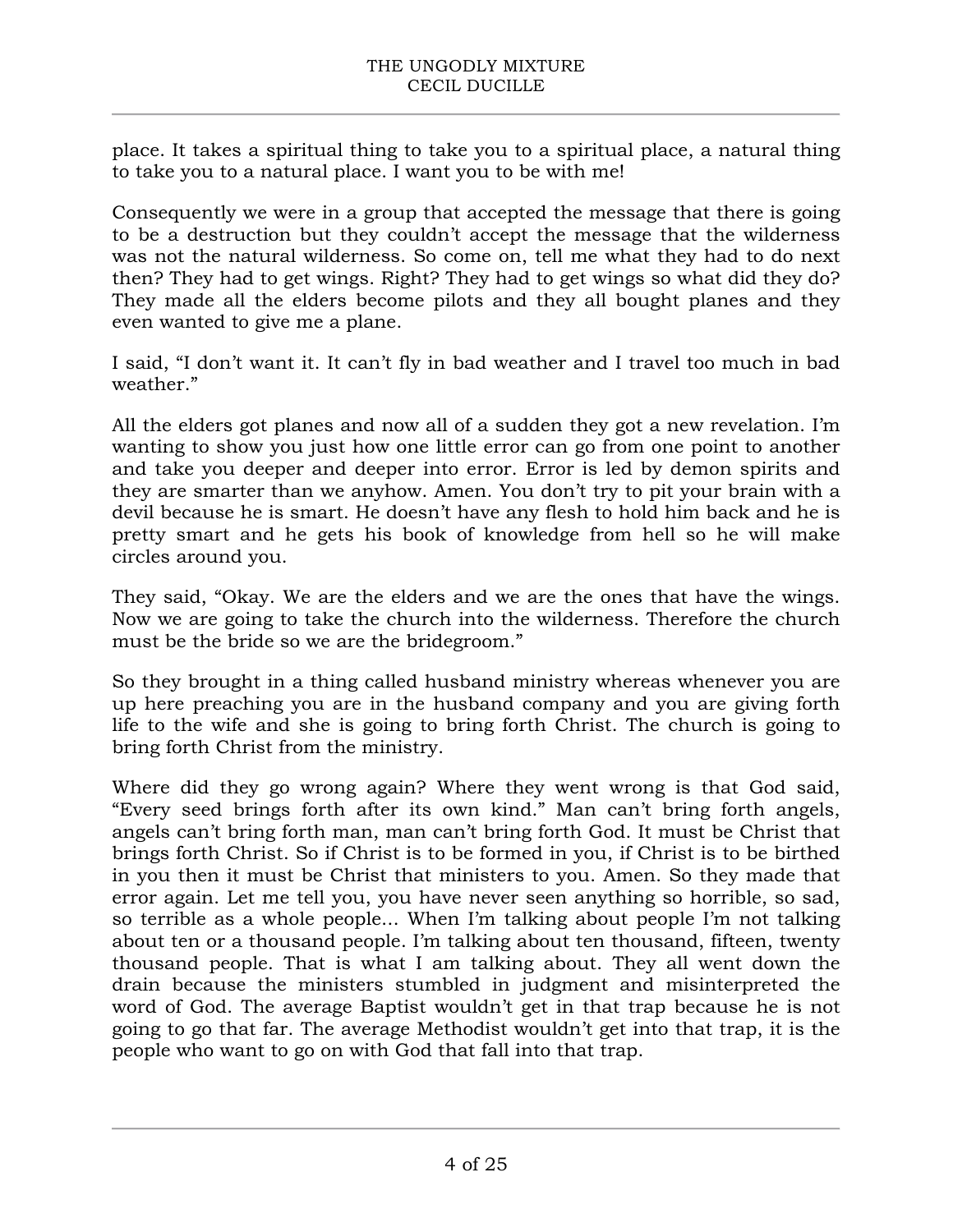So we are talking about perilous times. "Perilous times shall come." Let's get back into the history of the church. Jesus Christ called twelve apostles. He gave them life, He sent them out. He said, "Go into all the world, preach the gospel, baptise them in the name of the Father, the Son and the Holy Ghost. Lo I am with you always."

Seventy years after Jesus the church started being corrupted. Paul was killed. All the disciples, all the apostles were killed mostly. They only left one apostle, John and he was so old, he was just going around telling them, "Jesus loves you." "Jesus loves you." He was so old. Beloved brethren the next thing we saw in the church is a church that began to get mixed up, mixed with the world. This is your greatest danger.

Let's look into Genesis Chapter 6 because we have made a complete circle and we are right back again in Genesis Chapter 6.

Ge 6:1 *"And it came to pass, when men began to multiply on the face of the earth, and daughters were born unto them,"*

2 *"That the sons of God saw the daughters of men that they were fair; and they took them wives of all which they chose."*

The sons of God and the daughters of me, now the part is going to tell us who the sons of God are is verse 4:

Ge 6:3 *"And the LORD said, My spirit shall not always strive with man, for that he also is flesh: yet his days shall be an hundred and twenty years."*

4 *"There were giants in the earth in those days; and also after that* (after those days)*, when the sons of God came in unto the daughters of men, and they bare children to them, the same became mighty men which were of old, men of renown."*

The stories, the Greek Mythology, Hercules, Perseus and all those Greek mythological figures where they get all these stories. You know they expand the stories and the make them sound great, but this is where they got all the stories. There were men that were so mighty that they could do almost anything, men that were powerful of mind and powerful of body. The word used in the Hebrew is the word  $\langle n(\theta)$  (nor-fal). The word (nor-fal) didn't mean that the man was nine feet tall but it meant that he was a man of great renown, mighty deeds, a man who would catch a lion and tear him apart. This is what it meant, men of great renown.

Now what are we talking about therefore if they brought forth children then who were the sons of God? According to the word of God, if the men, the sons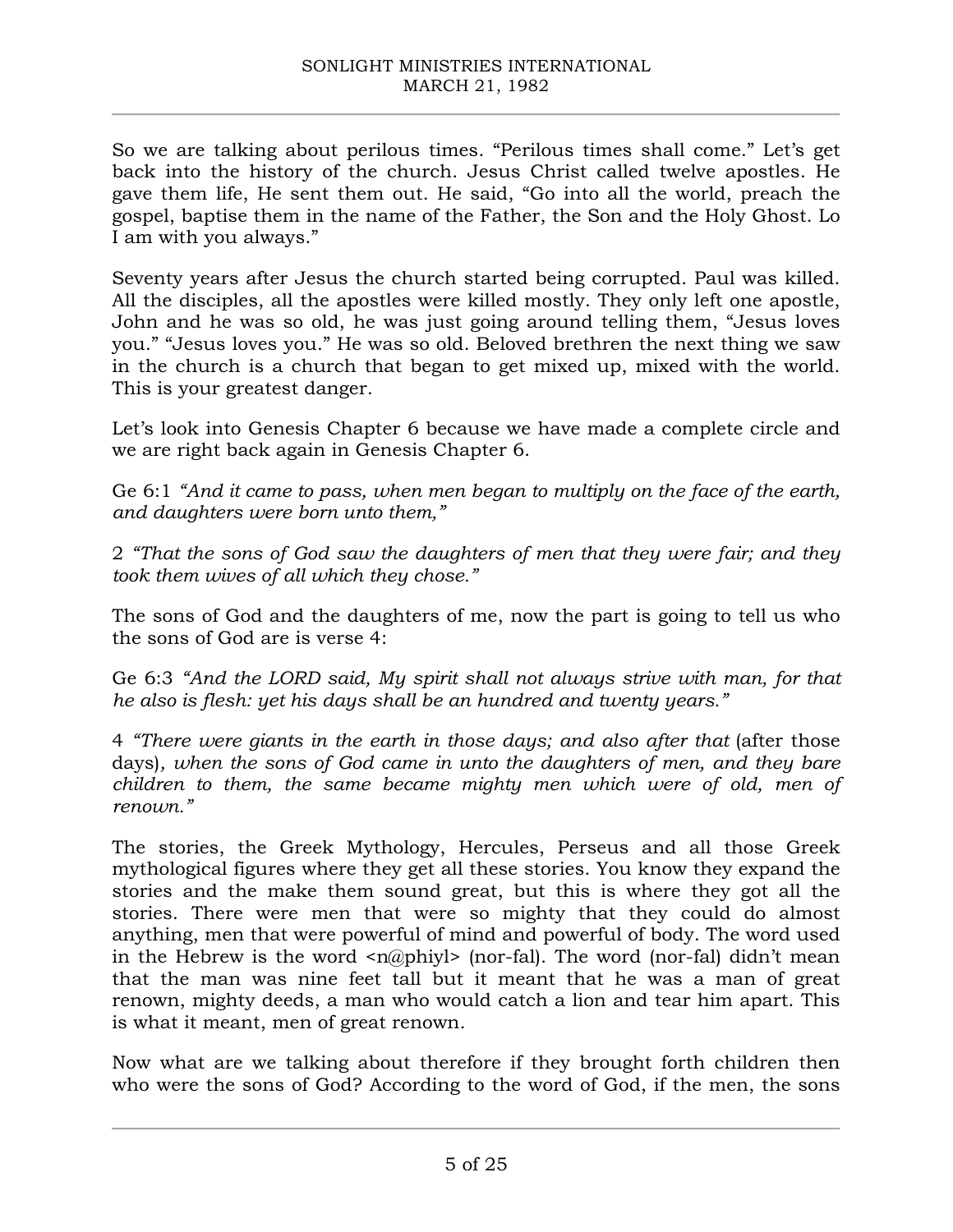of God and the daughters of women brought forth human beings as children then who were their fathers, the sons of God? The must be men – yes. Only that they came from the righteous generation who got all the wisdom and the power of God that Adam had and he handed it down to his sons. Amen.

One man was so powerful that he walked off into the heavenlies. By faith God said Enoch was translated. Amen. No man had that kind of faith afterwards, we don't even know about it. We would have to go and learn about it from Enoch but he is gone and God won't let him come back to tell us. Do you see what I am saying? So these men were mighty men. Adam was such a mighty man that all the animals obeyed him, he communicated with them. He had the garden all under control from his own mind. Everything was under control, Adam was absolute king. That is what God said. Five hundred miles of garden from the top of the river Euphrates right down to Iran and Iraq, that is where the whole length of the garden of Eden was. To prove it – I mean the cities are still there. You can go into Bagdad and see the Ishtar gate and see where Nimrod built and where Noah used to live and so on.

So the fact is then that the mixture, the mixture caused God to destroy the whole world. Why? Because it was an unholy mixture that it would have destroyed the whole human race - too much wisdom with too much sin. I want you to understand it very, very carefully because there is great wisdom in this thing. Let's look around the chapter Genesis Chapter 3 and hear what God said about Adam in verse 22:

Ge 3:22 *"And the LORD God said, Behold, the man is become as one of us, to know good and evil* (knowledge we are talking about)*: and now, lest he put forth his hand, and take also of the tree of life, and eat, and live for ever:"*

That means he has taken knowledge and let's stop him before he also takes life. That would make him a sinner and he would live forever, a sinner forever. Let's get him out of this place quickly. Amen.

So God got him out of that realm. Amen. Because when He got him out of the garden he still lived the same place. Do you remember that? Yes. There is no part of the earth that we can't go. Is there a little part of the earth that man can't enter into? So it is not the earth God was talking about. God was talking about a spiritual place where the man occupied that He must get him down quickly and He sent something over his mind so that the man could not reenter into that place and seize immortality.

Now what are we talking about here? We are talking about the mixture that came into the human realm and has been destroying and destroying until this day. Now we see then Jesus came, the apostles went forth and the mixture start coming. Do you know what happened in the history of your church? The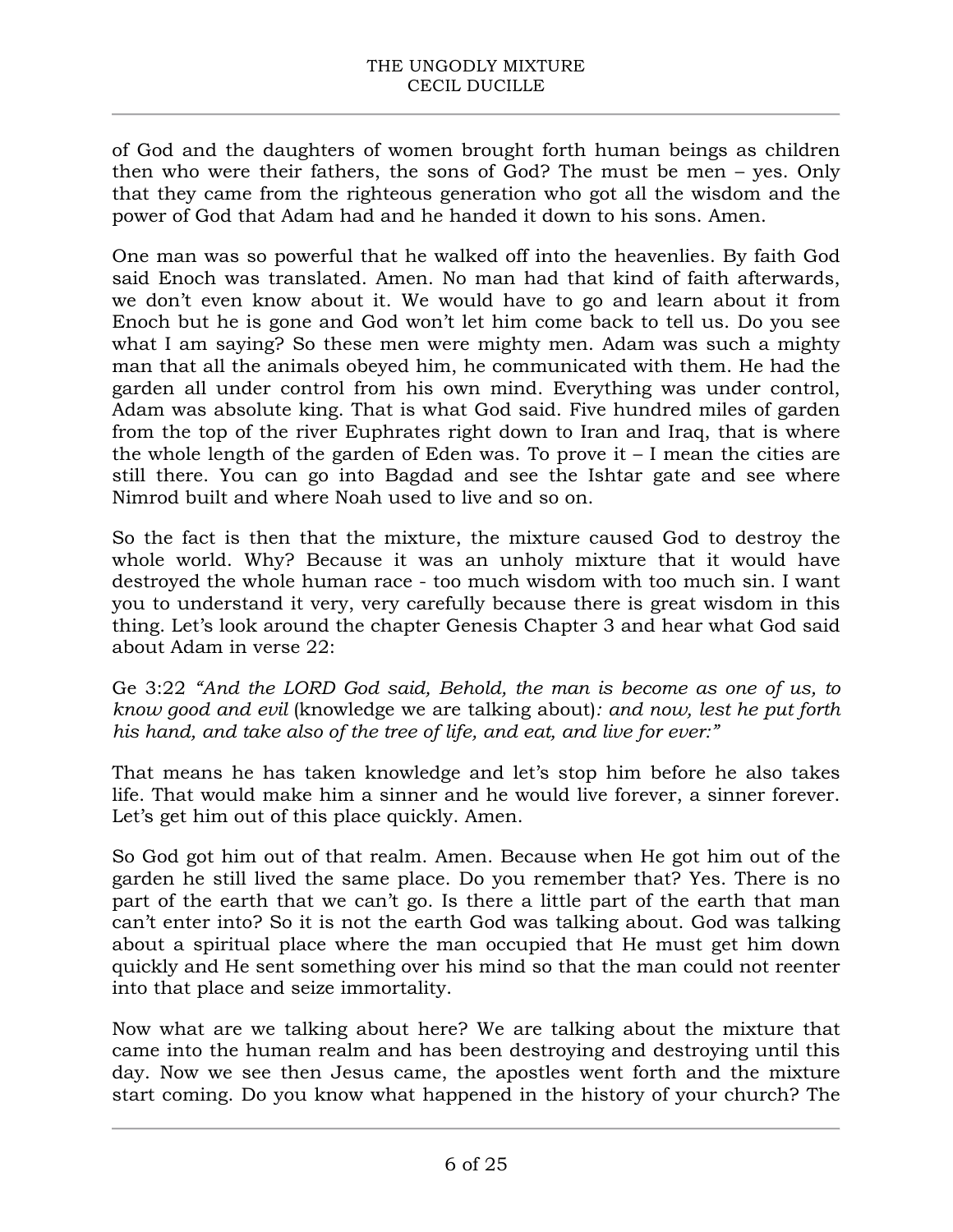history of the church says that Pope Gregory said, "Let the missionaries go out and let them keep the feast days of the heathen. But let them get the heathen to worship their gods, to recognize their gods, but let the heathen keep their feast days. So that is how Christmas came in. That is how Easter came in. It was a deliberate thing. Pope Liberius brought in Christmas and Easter came in from Pope Gregory and all those. They all added to it and brought in the mixture that we have today.

What has happened? We go back to Isaiah Chapter 1 and we see something that God is complaining about here through His prophet.

Is 1:21 *"How is the faithful city become an harlot! it was full of judgment; righteousness lodged in it; but now murderers."*

22 *"Thy silver is become dross, thy wine mixed with water:"*

Praise be to God. You hear about good wine. You go, you spend your money to buy the good wine. Lo and behold it is half wine and half water, mixed with water and God was displeased because the problem is that it can no longer be wine.

So we come to the point of **SPIRITUAL ADULTERY**. Spiritual adultery, I'm going to give you a picture of adultery and I believe you won't ever forget it.

One day I asked God, "What is adultery? Give me a right definition of what you would call spiritual adultery."

This is a picture that God gave me:

This is coffee and He gave me another pot and that pot is onion soup. Onion soup is good, I like it. Then He gave me another pot with milk. Milk is good, isn't it? All of it is good food. He gave me another pot with oats.

He said, "Okay, take the coffee and mix it with the onion soup." Coffee and onion soup mixed.

He said, "You have neither coffee nor onion soup."

He said, "Give me a cup of coffee somebody. They give you a mixture of coffee and onion soup there. Something is wrong here! It is neither coffee nor is it onion soup. It is good for neither coffee nor for onion soup."

He said, "Okay, just mix a little milk in it." He said, "You take it and mix it with a little cereal there and tell me what you have."

Oh no, no respectable cat would want to take that!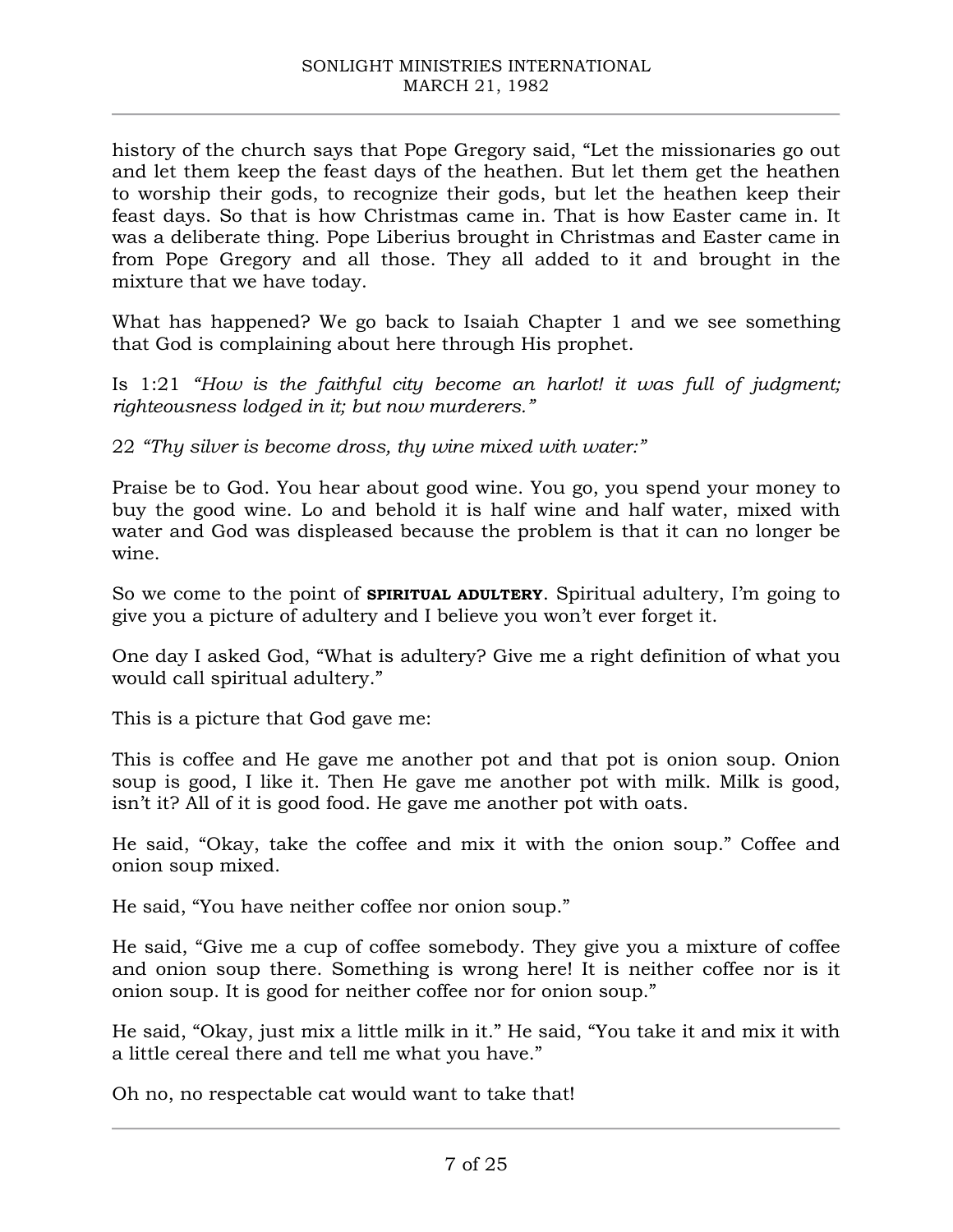You would have just a mess. That is all you have. It is good for nothing. It is good for nothing. God is saying that **WHEN WE MIX WITH THE THINGS OF THE WORLD, WE HAVE NOTHING**. You see, turn your Bibles to 2nd Timothy Chapter 3 and God again here was complaining. He said:

2Ti 3:1 *"This know also, that in the last days perilous times shall come."* 

Amen. Going down to verse 5 He said they would be:

2Ti 3:5 *"Having a form of godliness, but denying the power* (of God) *thereof: from such turn away."*

The only hope, the only good thing we can do with a mixture like this is to **throw it out** because spiritual adultery has gotten to a point of perfection. It is made so attractive that a lot of people would prefer to have a real adulterous relationship with the church than to walk in truth and righteousness. Let me give you an idea of what we are talking about.

The church, the church having been mixed with all of the heathen rights. Take it from me, I am just going to touch a few of the heathen rights so that you will understand that I know what I am talking about.

The rights of Isis is the great heathen rights which came back away from Babylon adopted by all the nations including the Romans and brought right into our modern world. This made Isis, queen of heaven. Have you ever seen the word queen of heaven anywhere? Look at it, *queen of heaven*. Now I didn't know heaven had a queen but the word queen of heaven was the word used to the worship of Isis. Another word used was Madonna. I'm not talking about modern, I'm talking about ancient. You can take up any ancient book and see the Madonna, see the queen of heaven. The Madonna woman is a woman with a child in her hand with a halo around their head. All the gods of Egypt wore a halo around their head. All the gods of Rome wore a halo around their head. All the gods of the Greek wore a halo around their head. We come, we see a church bringing in a woman with a halo around her head and the most astounding thing is that the call her by the same name of Isis – Madonna. Then they call her queen of heaven. Amen. Okay.

Now the Roman God which is the father of the gods (talking about Babylon now) is called Zeus. Zeus is the father of the gods. Do you know that he is infallible? Come on! Do you know that the doctrine of infallibility came from the heathen worship of Zeus the father of the gods? I want you to challenge what I am saying. Go home, take up your encyclopedia. Just take up the encyclopedia, if you don't have one just rush down to the Library sometime when you have some time and look into the Library and you will see that the very words verbatim word for word that Zeus is infallible. The same doctrine of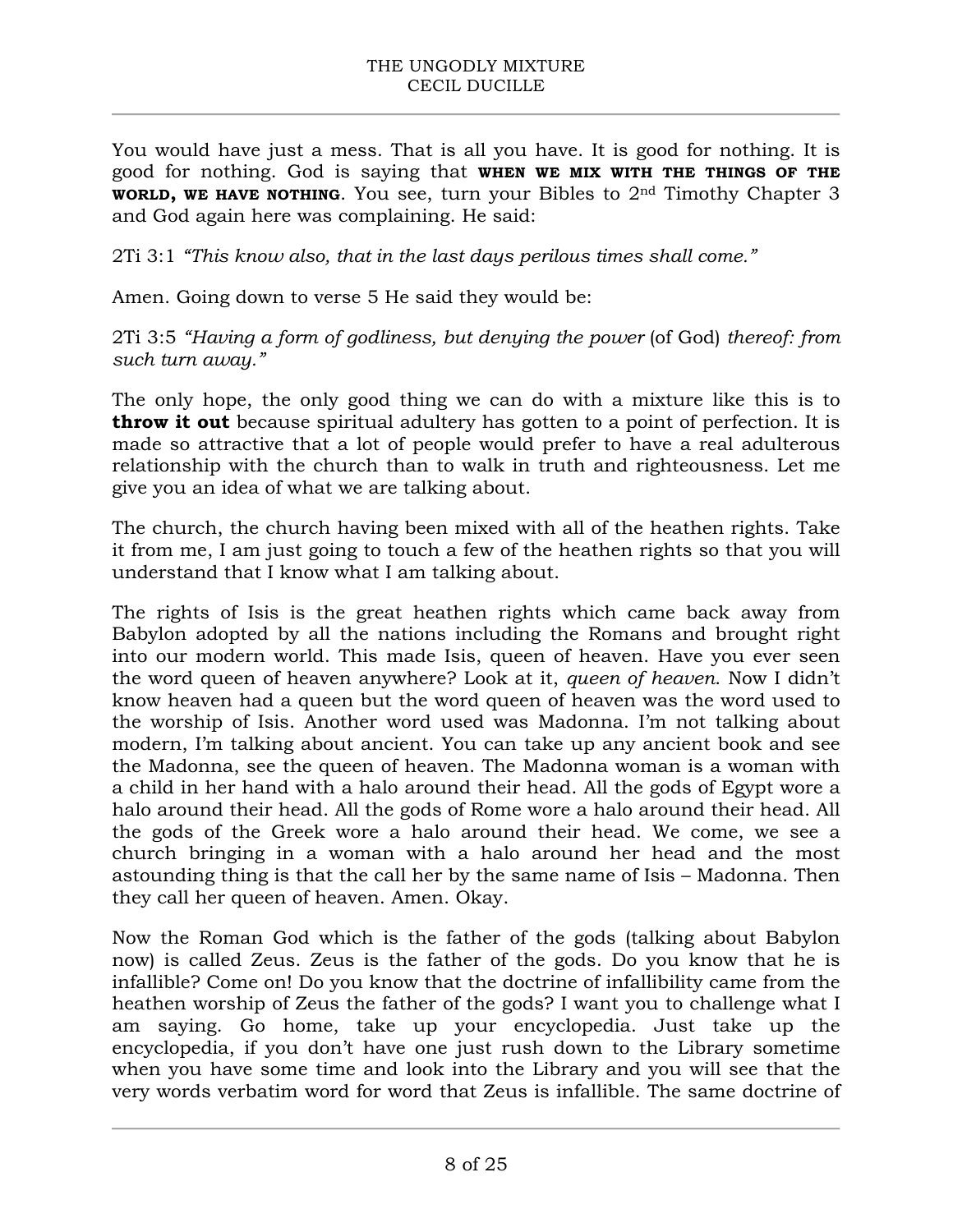infallibility is the same doctrine that was brought into the church and presented to us of God.

Now some of the ministers, I'm not talking about the Pope because we know he is infallible. But we are talking about some of us. The ministry that preaches the word of God we also, this is one of the doctrines that destroyed this group that I was telling you about a while ago because they said that when they are speaking of <Ex cathedra> (but we won't use that word). When they are speaking in the spirit they are totally infallible, whatever they say is God. So when a woman wanted her husband to do anything she would just say, "Thus saith the Lord God brother do so and so." It sounds like a joke, this is no joke, this is a present condition in our midst. People are telling you that God says because they want you to do it and they keep you under that rulership by telling you "The Lord said brother, you must do so and so." You see?

So the same spirit that mixed up Rome, God touched a man in Rome, Martin Luther and God took him out. Martin Luther was determined that they should not start another church but when Martin Luther died they started the Lutheran Church anyhow. So we see the Lutheran Church rejected some of the mixture of Rome but the same devils that were in Rome was in the Lutheran Church giving them more mixtures. So they became just as mixed up, mixing the wine with the water, mixing the lie and the truth. Let me tell you something, the worst lie on earth is a lie that is mixed. Amen. A lie that is wearing the clothes of truth, covered up in the garments of truth is a lie that you can't even handle.

Do you realize that I saw a certain lie being preached and I went there to touch the lie. As soon as I opened my mouth I got all the blame. Amen. Because you can't get up and come against a child of God, the man is a child of God if he is born again, he is baptized in the Holy Ghost, he is anointed to preach the word of God. **DAVID FOUND HIMSELF IN THE SAME TROUBLE, HE COULDN'T TOUCH THE LORD'S ANOINTED**. The Lord's anointed was behaving like a common criminal and he could not touch him. Amen. This is the danger of lie mixed with truth.

We are going to have to hand over some of these things into the hands of God. But do you know who you can touch? Tell me? **TELL ME WHO YOU CAN REALLY TOUCH AND GET AWAY WITH IT BEFORE GOD? YOURSELF**. Yourself brethren. Once all of us are determined to get the lie out of us, not to be mixed with the adulterous modern day world order system we will be pure because God said it.

Let me give you another scripture. Turn your Bible to Malachi 3. Somebody with a good clear voice read Malachi 3 for me the first three verses there.

Mal 3:1 *"Behold, I will send my messenger, and he shall prepare the way before me: and the Lord, whom ye seek, shall suddenly come to his temple, even the*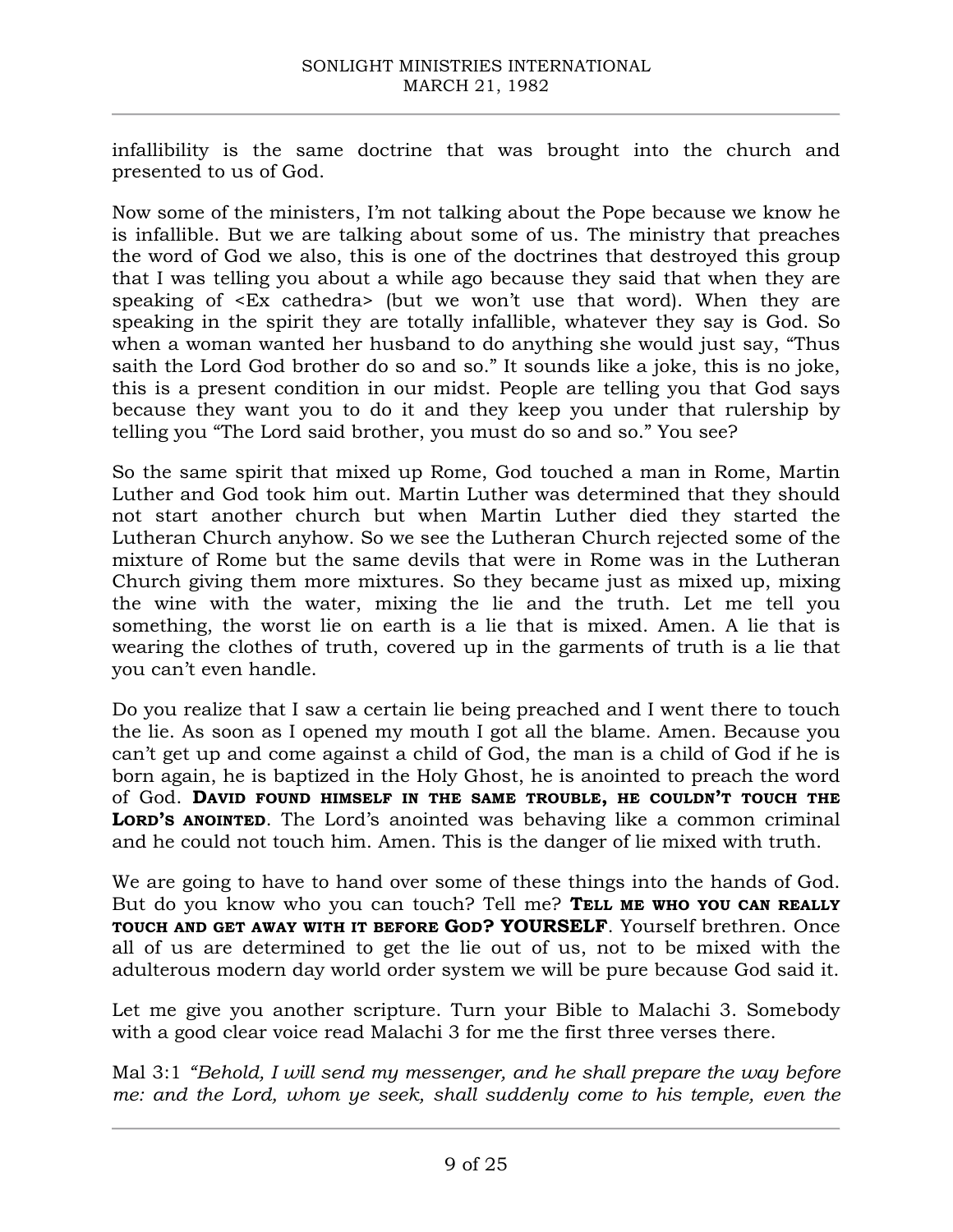*messenger of the covenant, whom ye delight in: behold, he shall come, saith the LORD of hosts."*

2 *"But who may abide the day of his coming? and who shall stand when he appeareth? for he is like a refiner's fire, and like fullers' soap:"*

3 *"And he shall sit as a refiner and purifier of silver: and he shall purify the sons of Levi, and purge them as gold and silver, that they may offer unto the LORD an offering in righteousness."*

Praise God. So we do have a promise from God that there is a refining process. Now you wonder sometimes about the firey trials that come into your lives, the problems, pressure. You know Satan is an agent of pressure, he is a master at applying the pressure to you. Sometimes you feel like you are going to be smothered, everything seems to be against you. Amen. God Almighty says that this pressure is part of God's refining process. Amen. Don't worry about it because pressure is not organized or ordained of God to kill you, it is ordained to make you better. He knows that you have the strength to bear it or else He would not allow it to come upon you.

If you have a neighbor, or a brother, or a friend who is not having any pressure, who is going on and having a good time it is because God Almighty knows that if He let pressure come on him he would be dead. God allows pressure to come on you because God knows that you can bear it and if you can bear it you can overcome it. This is why He allows the pressure to come. Okay.

We go back then to after Martin Luther came along here comes the English Church and John Wesley and all the other Reformers. Go read it for yourselves. Every man had a pure word from God, a pure word from God which took him out of a certain group. Hallelujah. What happened next? He got mixed.

**SO YOU SEE THE DEVIL'S INTENTION IS TO MIX US.** He knows he can't just tell you to turn back from God or to leave God. No. Just get him mixed up a little bit, you know. Just get him mixed up.

Something peculiar, worse than the mixture: God showed me that at this time there is going to be such confusion that people won't know where to turn.

I remember I gave you the vision that I had of God calling to me and said, "Go east." He wants us to go east. We were lifted up, three of us were lifted up in the air and the Spirit of God was ready to take us east but we had to choose the direction that we wanted to go. There was a power that would drive us but we had to turn that way to go.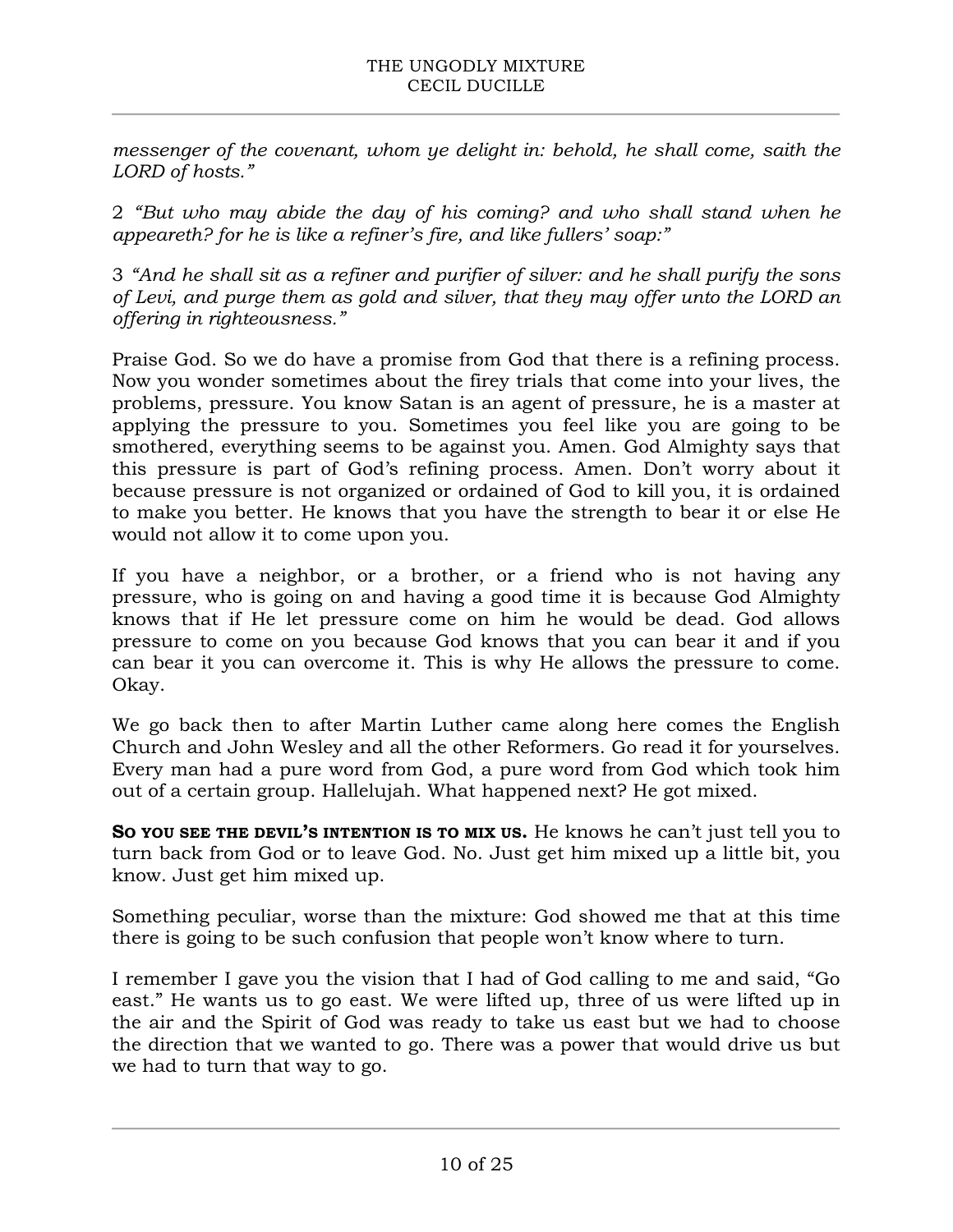I said, "Ah, this is a piece of cheese, you know. The sun is behind me, the sun is setting and God tells me to go east. All I have to do is to turn my back to the sun and to go and I am dead east."

But by the time we looked around to take our bearings from the sun there were three suns behind us. So I turned around to talk a little bit and the whole western sky was just covered from one end to the other with suns. Light was crossing light and we couldn't discern which was the true sun. We had no bearings as to where to go east, whether it was this way or that way or straight ahead or what and it was confusion.

So I said to this brother beside me, who was a pilot in the war, I said, "If you had a condition where you couldn't go by the sun or any heavenly body how would you be able to go east?"

He said, "It is simple."

He was trained in night flying and I remember he used to tell us stories of how he bombed Germany and so on.

He said, "It is simple. All you have to do is to follow Mercator's projection. That is the map with the straight lines. Follow your map, your chart and your compass. You learn to fly blind." He said, "Follow this."

I got out of the vision. But in this hour brethren the only thing you can follow is the word of God by the Spirit. Do you hear me? The word of God by the Spirit because one preacher will come and as convincing as anybody can be, he will preach to you a certain word and tomorrow you will go and listen to another preacher and he is preaching it just as convincing and he is preaching it in a different way and pointing you to a different direction. Next thing you do you take up a book and you read it and it is pointing you to another direction. Ten different preachers all good men are pointing you in ten different directions (Hallelujah.) and you don't know where to go because the confusion is increasing. The confusion is increasing.

Let me read that for you in the Bible so that you might know…go back to Revelation 12 and you will see that exact picture here, the intention of Satan in this business. You see when the serpent saw that he could not catch the church, the woman:

Re 12:15 *"And the serpent cast out of his mouth* (water as a flood) *after the woman water as a river, that he might cause her to be carried away by the stream* (the flood)*."*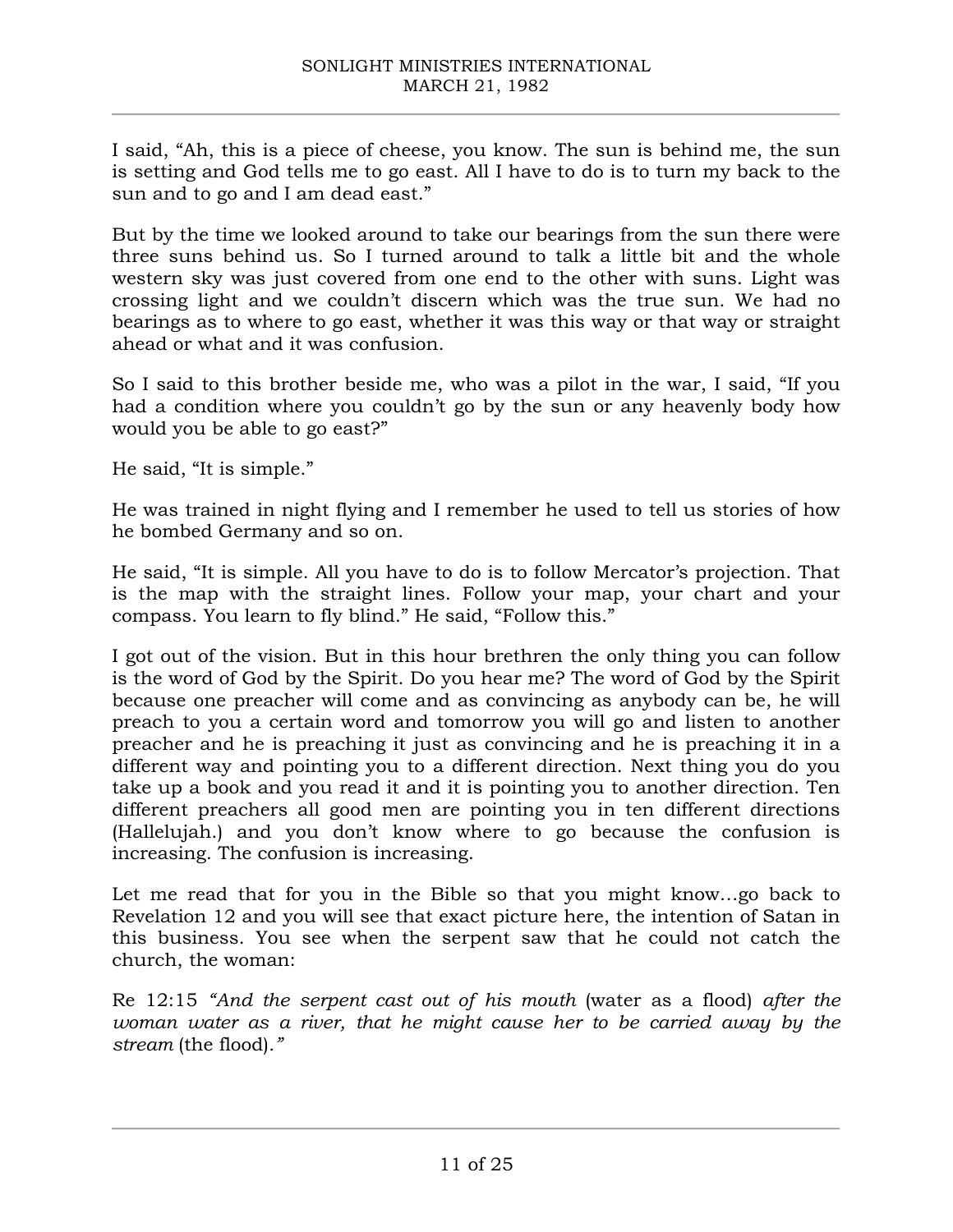I want you to understand, flood waters are always dirty waters. Nobody goes out and drinks flood waters, it is always dirty waters. This is a time of flooding when all the snow begins to melt and the rivers begin to overflow their banks and the towns are inundated and flooded out, as we have the condition over there in Indiana.

The Bible said it was out of the mouth of the serpent that the water was coming. So we are not talking about water then, or are we talking about water? The scripture said "the water of the word", remember? (Eph 5:26) The Bible speaks of "the washing of the water by the word." All right. So if then the water is the word then the dirty water is dirty word. It is the word of Satan and God is saying that we are going to be flooded, the church is being flooded with water from the mouth of the devil.

But what is really beating us? It is beating me and I know it is beating you too, that it is not the devil talking these words, it is good brothers, or at least brethren who we have looked up to for years who are talking these words. Blessed be to God. But **YOU KNOW WHAT IS OUR HOPE? EVERYWHERE THERE IS A BAD WORD THERE IS A GOOD ONE**. Everywhere someone is talking a wrong word God is giving forth a good word. God will never leave His people without a witness, so the word of the Lord is in the midst of the congregation bringing forth life although there is a word of death all around us.

So we see then that we need discernment of God. Do you know how easy discernment is? Let me tell you how very easy discernment is. You take this kid to the table and you put all kinds of good food before him and he eats some and leaves some. It is all good food but he just eats some and doesn't have the desire to eat the other. That is what we mean by discernment. The discernment is way down inside here, you don't feel to something, you don't feel to accept that word, don't accept it. You hear me? You may be sick spiritually because I might be giving you a good word and you are not accepting it, but do you know what happened to most of my preaching? Let me tell you what goes wrong.

I preach to you and what I am telling you I believe with all my heart I believe that is what God is telling me to tell you and if I make a mistake you correct me, I will be willing to be corrected. But what I am saying here is that I have no problem with preaching the word of God to people and people believe it. Where my problem comes in is when I turn my back somebody comes to you and says, "That man is of the devil." I go into a Baptist Church and preach to them and the people are blessed. I go into a Methodist Church and preach to them and the people are blessed. When I turn my back that is the time I get trouble and that is what you have to be careful of because in Matthew Chapter 13 the Bible says that the people who are shallow in themselves, they have no root in themselves, that they receive the word with joy and a little blackbird comes and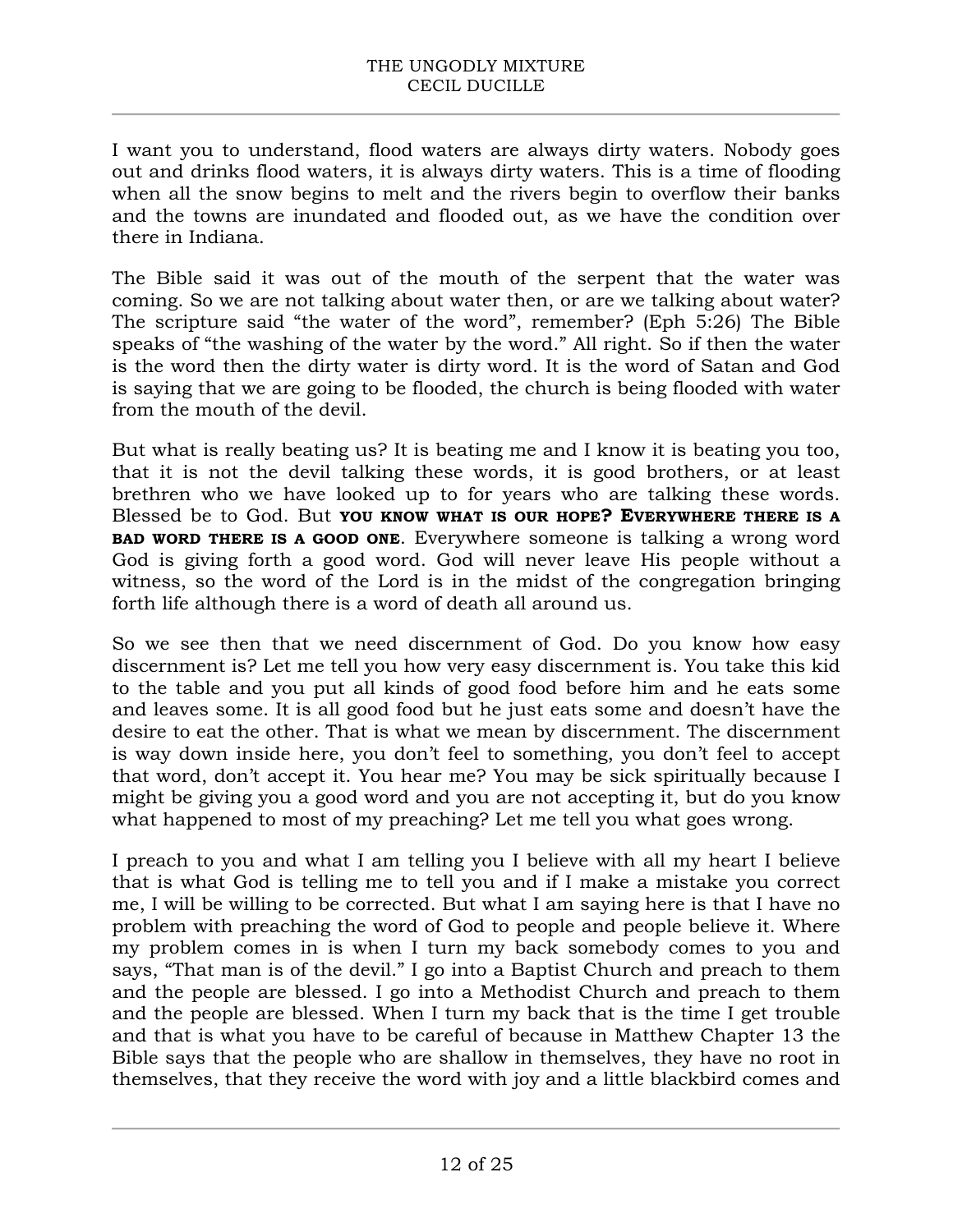picks it out of their hearts because it had no roots, it wasn't hidden in good soil and Satan comes and picks it out. This is the problem.

You must learn the witness of God. Learn how God witness in your heart when you hear the thing. The brethren walked with Jesus half a day and while they were walking they said, "Ahhh, didn't our hearts burn while He spoke?" (Lu 24:32) That was the witness, you see. When you have a witness don't allow anybody to take it away from you. You talk to a person and you get a good feeling towards the person – don't let any knowledge about that person or anybody come to tell you something about him take away that feeling that you have. Do you know what you have done? You have rejected the Holy Ghost. Please let us go over that a little bit more so that we understand.

You meet a person in the shopping center. You don't know the person from Adam. You have a good feeling towards the person. You just have a good feeling towards the person. Listen, good feelings don't come from the devil. You want to bless the person, you want to…you just feel that way towards the person. **THAT IS THE FEELING OF GOD**.

Somebody is going to say, "Do you know who that is? So and so and so and so" about that person.

**NEVER FORGET THAT FIRST FEELING THAT YOU HAD THAT YOU NEED TO BLESS THAT PERSON BECAUSE THAT WAS GOD.** If you turn your back upon that feeling to begin go talk against the person and you have committed a sin, not against that person but against the Holy Ghost and your own soul.

So when a person comes to me and says, "Brother I can't hear from God. I'm not hearing from God."

I know, I know there is no man who doesn't hear from God but I know that there are some who don't listen, you see. Some people who really don't listen to God. You listen to everything else and the way not to listen to God is to listen to other things. You see, you start listening to John, you start listening to Tom, you start listening to Harry, you start listening to everything else – when God speaks you don't hear Him because your ears are not on the frequency to listen. You want news, you have been listening to that. Your ears are tuned to another God. God help us.

So we see here then that God said that the serpent will be casting water out of his mouth and we have got to have an ear to hear God. He that hath ears to hear let him hear.

"O my God, I want to have ears to hear You."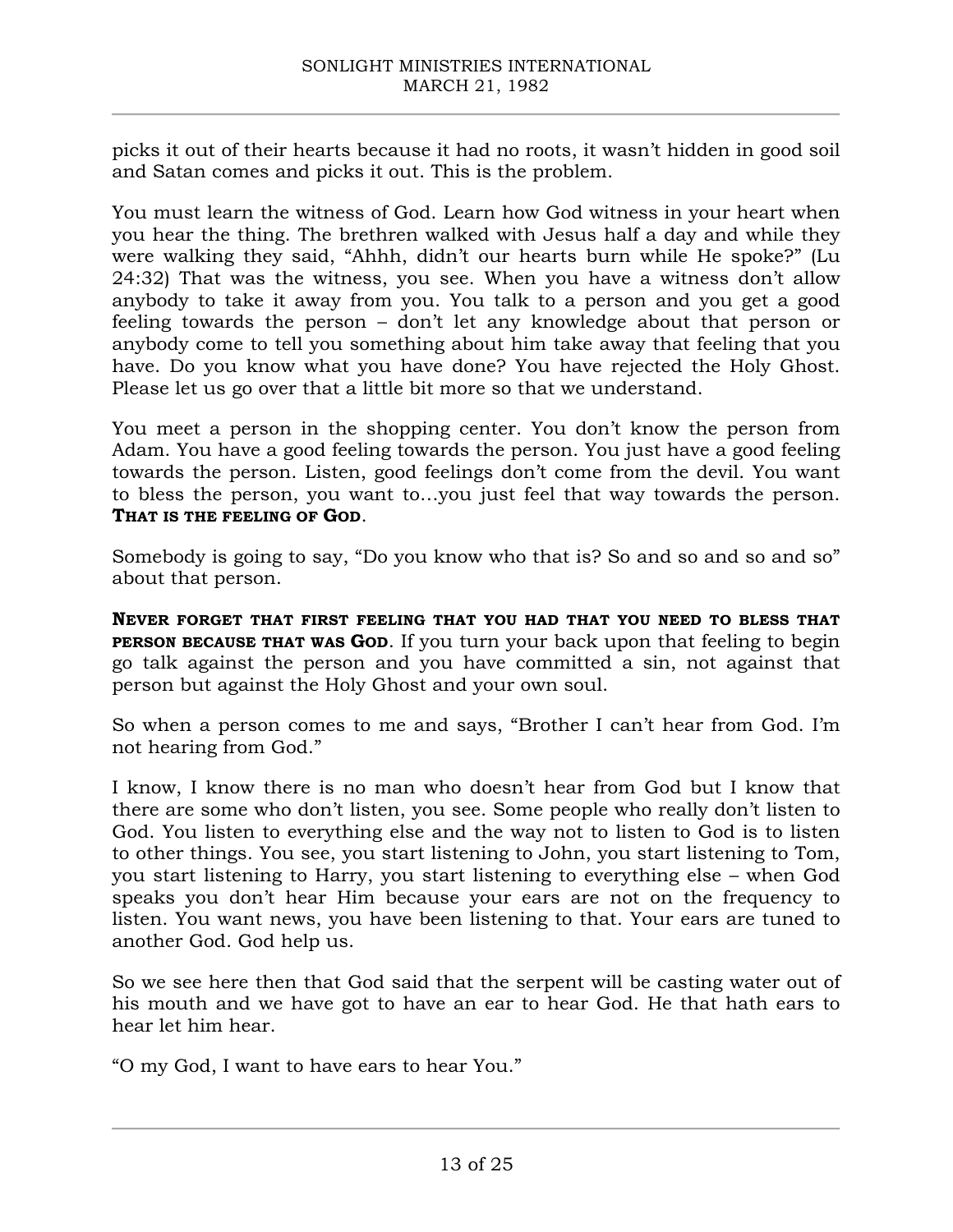You know last night a question was asked me about the doctrine of prosperity, the prosperity doctrine. Truly I didn't want to come against the prosperity doctrine although I am against it. Have you ever been in that position? You don't want to come against it, the moment you come against it it makes it look even worse and bigger than it really is. But my great gripe against the prosperity doctrine is not because it is wrong, because the problem about it is that it is not really wrong, it is only that too much attention is being paid to it. Amen. I am going to pray to God that I should prosper and I'm praying for prosperity and I'm believing in prosperity and I'm sleeping with prosperity and I'm rising up in the morning with prosperity **AND MY SPIRITUAL PROSPERITY IS NIL**. Do you not know that the word of God said, Paul said, "Brethren hear this, I'm going to pray you a nice blessing now. I pray that you might be as prosperous as your soul is prosperous." (3Jn 1:2) What have I done to you?

You should say, "No, no, no!"

I'd turn you into a pauper. I'd turn you into a pauper right away because my soul, I don't think my soul is prospering as much as we are prospering here. We have so many meals a day and you are really not hungry and yet sometimes you feel such a hunger in your soul. So when these guys are talking about prosperity, the natural prosperity they are not paying enough attention to the spiritual prosperity. Some of the things that we need to start praying for:

"O my God, let my ears hear You."

"Give me ears to hear You God."

"Give me ears to hear God, Lord God."

"I want eyes to see Lord God."

Sometimes you know you wonder, "What do I pray for?" You hear that a guy is praying for an hour before God, praying two hours before God. I always wonder what does he pray? I used to spend two hours before God, but I know what I prayed, I had a long list praying for people, various people and then you pray for them and actually feel the pressure that is in them and pray until the pressure lifts. That is intercessory prayer. I can understand that. But when a guy is going to tell me that he prays for an hour and he is praying for himself – he must be praying for all the lands in Schuyler, all the gold in the bank and everything else because to pray a spiritual prayer – we need to start thinking of our spiritual condition.

"I am not satisfied with where I am spiritually. Lord God deliver me from the mixture that is around me, from the dirty water that is coming into my mouth."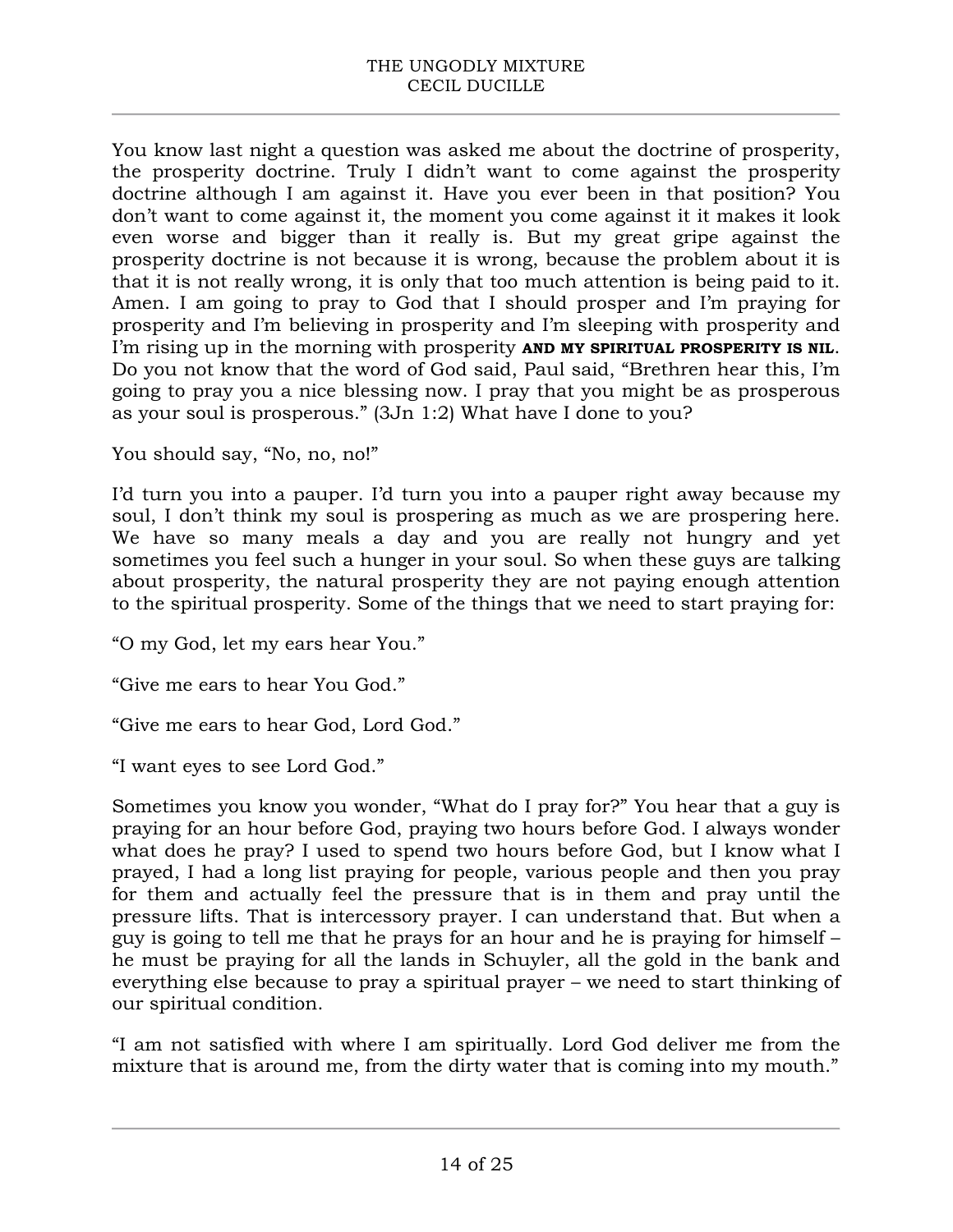When a person is drowning you take in water, you don't start wondering, "O Lord the water isn't clean." You are drowning, "Lord, I wish it was distilled water, I just pray that I was drowning in distilled water." You are taking in that dirty water brother and all you want to do is to get out of it. So we should be praying these spiritual prayers and the mixture is horrible in our spiritual realm. In the magazines you get you take up a magazine to read the word of God and so many of them are being published. You switch on the radio, you go to the *700 Club*, you go to the *PTL Club* and it is all a mixture. When you see a program not mixed you say, "Praise God, there is a nice one." But where are you going to turn? You are going to have to turn to God. You turn to God to get from the Spirit and from the word of God the unadulterated gospel, unmixed, poured out to you from heaven.

We say, "Okay, the denominational churches are mixed up." The denominational churches are mixed up. There is one thing good about the denominational mixture, one thing very good about it. They write it down, they put it down in a manifesto and tell you how much you must be mixed. Oh yes. They put a barrier around the mixture and you are not supposed to mix outside of this. This is why the Baptist man, praise God for some of those who didn't come out of the Baptist Church. You hear, I am preaching in reverse now. Praise God because some of those that came out they drowned. I see them die. I see them go to depths of degradation that no Baptist would ever go to and the Baptist Church was their shelter for those who didn't step out with them. The Methodist Church was a shelter and the other church there was a shelter. It was a mixture and I can't advocate mixture, but I say thank God for those who were smart enough not to step out into deep waters and get themselves drowned.

So then we are on the other side of that because we here, I don't think any of us here are involved in the denominational mixture - **YET IT FOLLOWS US**. You were in the water drowning, you took the water into your mouth. You said, "Oh, I'm leaving..." You had better get some good medicine to get that dirty water out of you because you took the water with you and every time you opened your mouth the swamp came out. Amen. Do you see what I am saying? This is our problem.

#### **NOW WE NEED THE CURE! WE NEED THE CURE!**

### **THERE IS NO USE FOR THE DOCTOR TO MAKE A DIAGNOSIS AND NOT GIVE A CURE BECAUSE THAT IS DEATH**.

Because then that adultery is around us, all around us, mixture is all around us and in us – we must begin to pray spiritual prayers.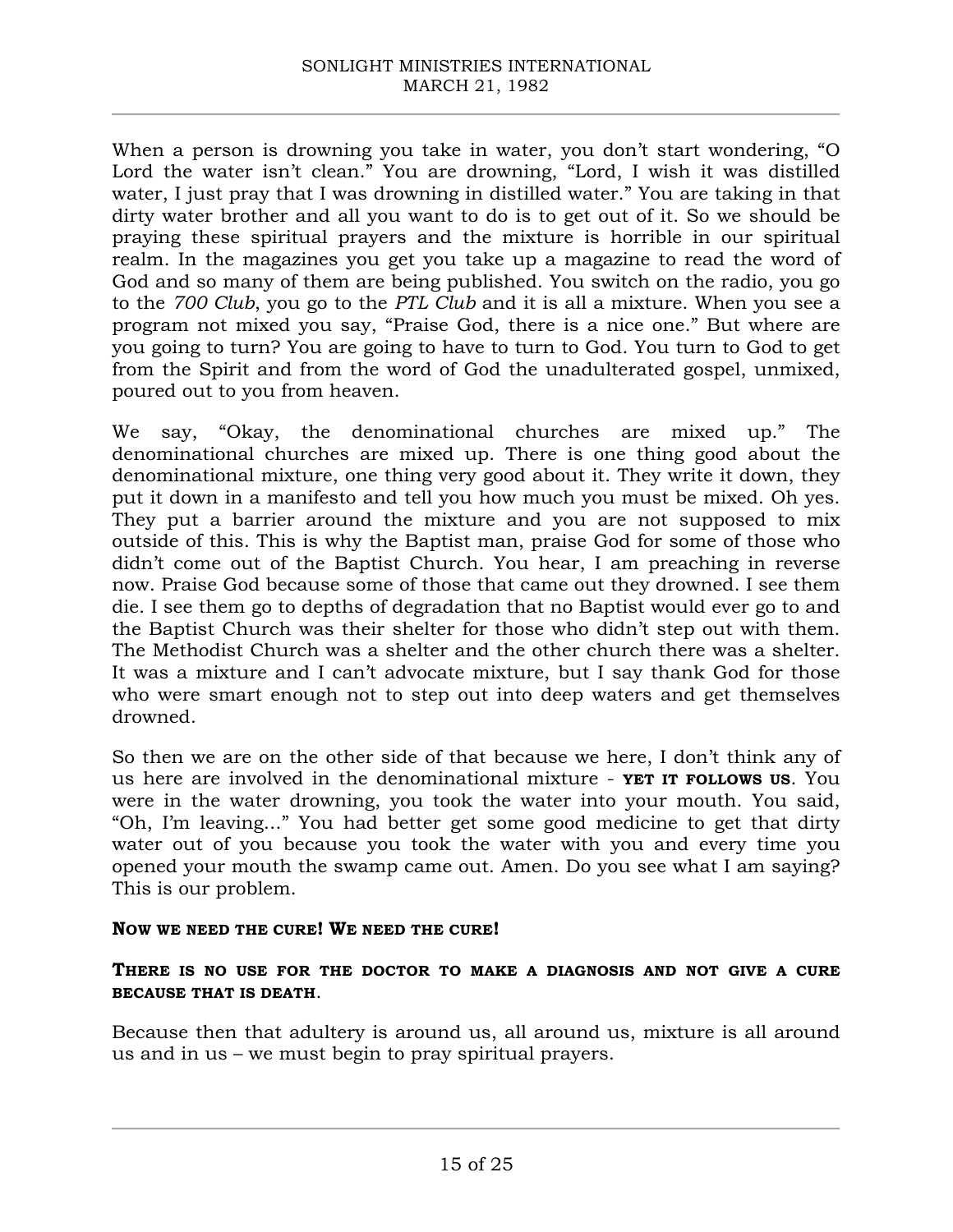Begin to go to God and say, "God, deliver me from the mixture that is in the present church."

Okay, I prayed it. The next thing I prayed, "Deliver me from the mixture Lord."

And there was a group over there that has a mixed situation, spiritually mixed I am talking about, preaching reconciliation – but:

"They are nice brethren."

"Oh they only have two bad doctrines."

"Oh they only have three bad doctrines."

"I can go have fellowship with them."

"I can go have communion with them."

And you go over there…

**DO YOU KNOW THAT WHEN A PERSON PREACHES TO YOU HE PREACHES A SPIRIT TO YOU? WHATEVER SPIRIT IS MOTIVATING THE PERSON THAT IS THE SPIRIT THAT IS PREACHED TO YOU. THIS IS THE PART OF THE PREACHING THAT YOU DON'T SEE AND YOU DON'T HEAR YET THAT IS THE PART OF THE PREACHING THAT AFFECTS YOU**.

Yes. I mean I don't want to give you the examples that are popping up in my mind at this moment because they are not...they are good examples but they are terrible, they are a little bit hard to swallow.

Men who stand up before the congregation and never utter one word of certain things and yet it comes forth in you and you find yourself doing the same thing. I'll give you a good example, I just remembered a good one.

I was asked by a Holy Quietness man one day to preach at his church. Now I didn't know what kind of a church he had and I didn't care. So the day came and we went and we started Sunday and we were going to preach until Wednesday. We started preaching, just preaching the word of God: the scripture; salvation; and so and so. (I couldn't preach baptism in the Holy Ghost there.) I just kept preaching the word of God. I never said anything about the baptism of the Holy Ghost, never spoke in tongues, never jumped, never shouted Hallelujah. I just kept preaching the word of God. What do you think happened? They, the people, the congregation started shouting "Hallelujah". The congregation started speaking in tongues. I wondered, "What is that?" You know, I didn't say a word because they were against speaking in tongues and if I did it they were going to you know, put me out for sure. But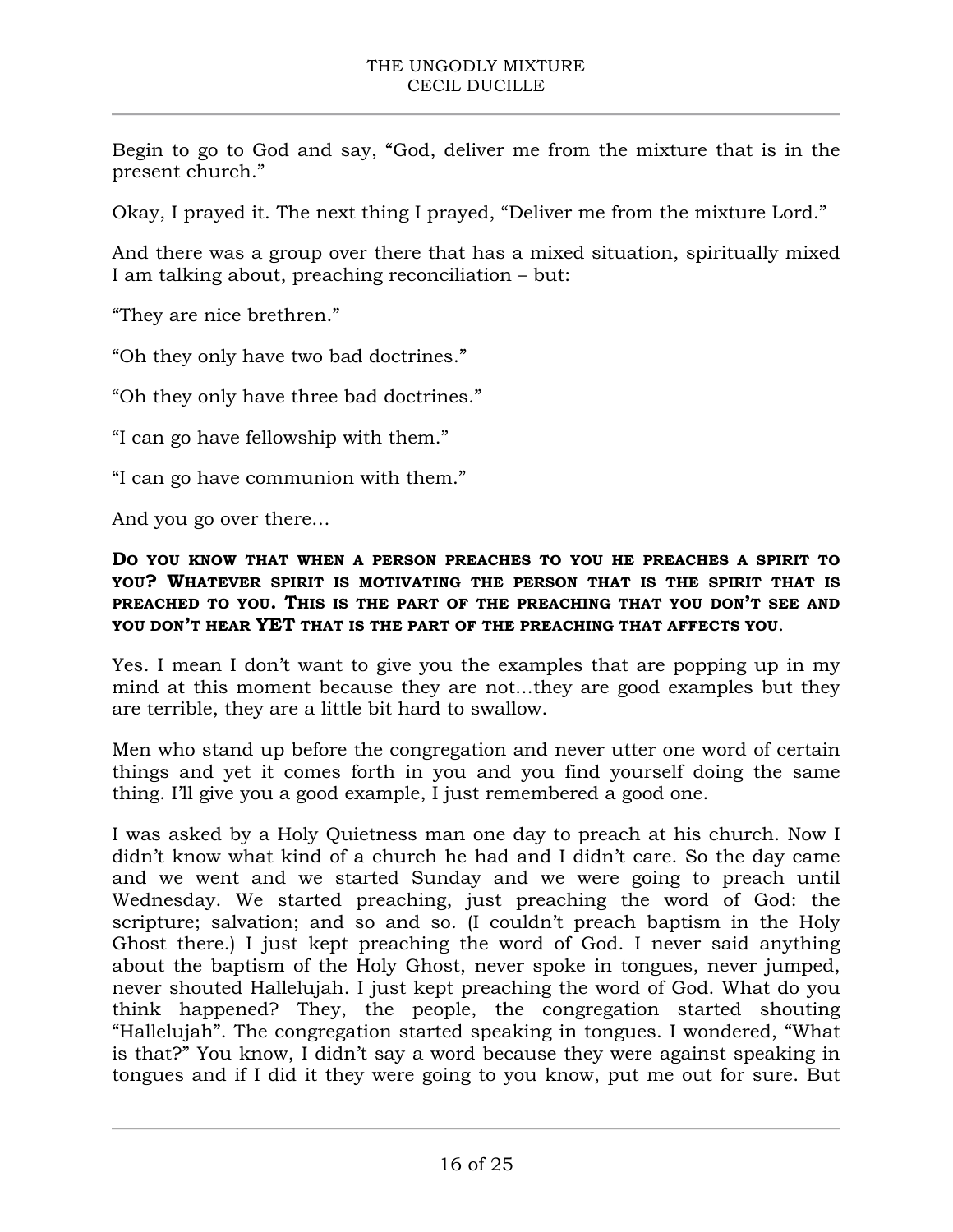the power of God will always come from the ministry and **WHAT THE MINISTRY DIDN'T SAY IT WILL COME FORTH IN THE CONGREGATION**.

If there is an evil motive...do you know some of us have evil motives? An evil motive is not generally, is not necessarily wicked. An evil motive can be just not a motive according to God's holy order. I'll give you an example of one. An evil motive can be my mind and I start preaching to you and the motive comes forth among every weak one in this group. That is why you must be careful of who preaches to you.

Did you ever read about the laying on of hands? If a person lays hands on you and imparts his spirit to you? Did you ever read that God called Moses and told him to go lay his hands on seventy elders and the spirit from Moses went upon the elders? Did you ever hear that in Israel the priest would kneel before the congregation and the congregation would lay their hands on him, confess their sins over him and their sins would leave them and go on him? He would lay his hands on the animal, the lamb and pray over the lamb and the sins would leave him and go on the lamb and they would kill the lamb as a type of Jesus bearing our sins. This is an impartation. Praise be to God. This is an impartation that occurs in the church and God is saying to us, "**YOU HAVE TO BE CAREFUL OF WHAT YOU DO!**"

We had a church where the minister smoked privately. He never smoked in the public but he smoked privately. Do you know what happened? The congregation started to smoke. It is a spirit that is ministered.

When I was coming out of Jamaica to come here the Lord said to me:

I said, "Lord, I am ready to go."

God said, "You are not ready."

So I said, "What is wrong Lord?"

He said, "You have two motives. You have two motives, I can only use you if you have one."

I said, "Lord, what is the second motive?"

He said, "You have the intention to earn enough money through preaching to take care of your business."

I said, "But God, isn't it reasonable for a man to want to take care of his wife and children and pay his debts?"

The Lord said, "Yes it is reasonable, but I can't use it."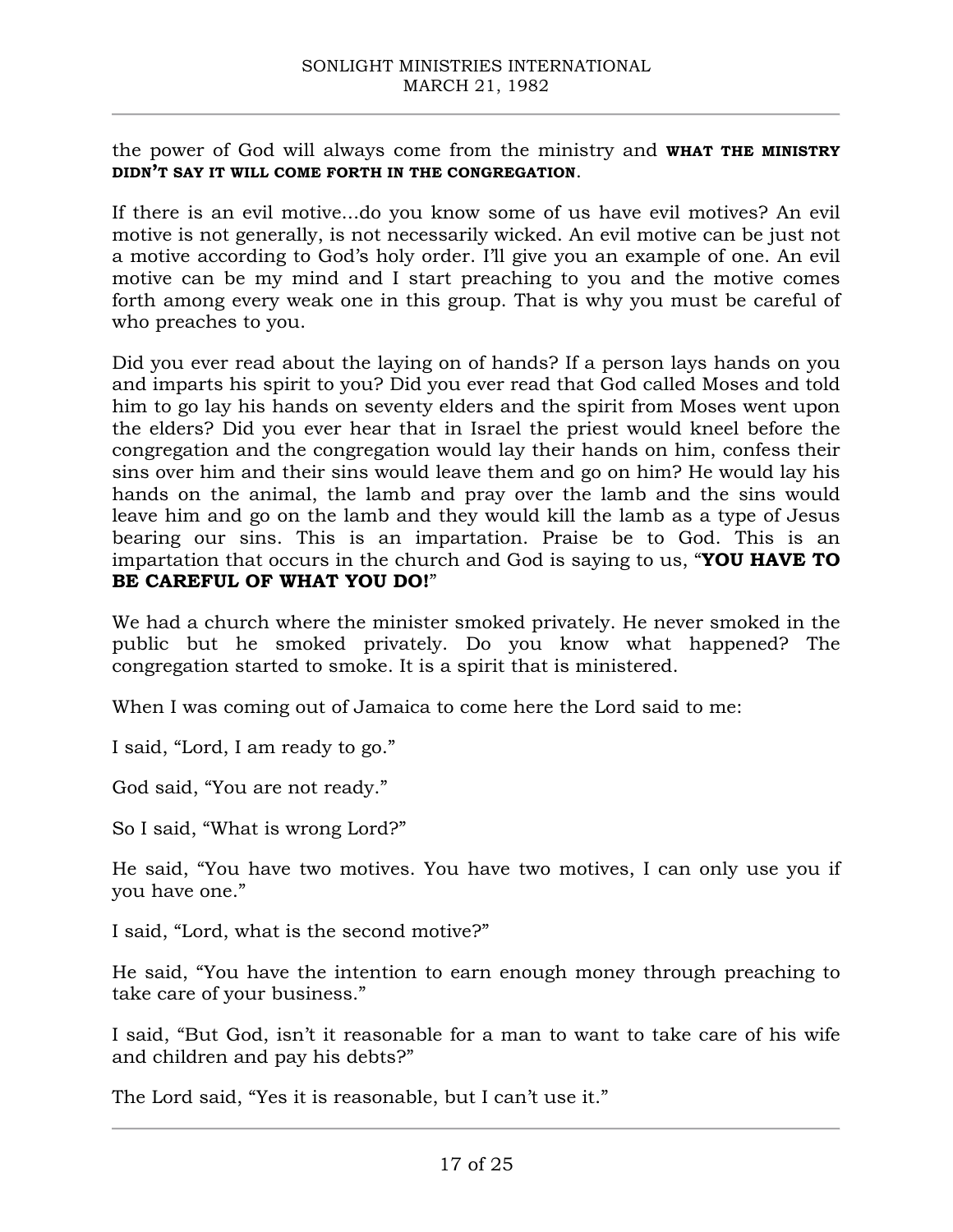Do you hear me? It is reasonable but God cannot use a double motive man because when he stands up before the congregation the devil must not have anything against him. Because God must be able to send you to preach to three people who won't give you an offering and you mustn't be able to stand up there preaching and thinking about the offering at the same time. Hallelujah.

He said, "I'll make a deal with you."

I have a couple of deals with God.

He said, "I'll make a deal with you. You look after My business and I will look after yours."

I said, "That sounds good."

Let me tell you something, we ran and we just forgot we were human beings. We forgot we had to eat. We forgot we had to sleep. We never thought of living in a house we just kept running and God looked after our business. He sure did! Praise be to God.

So we heard recently that our house was completely vandalized. I'm telling you – God is looking after our business, right? The house was completely vandalized: the roof taken off, the lumber taken away; the windows taken off, the lumber taken away; the floor taken out, the lumber taken away; the steel that they had there to do the floors was taken off and the furniture was taken out; the piano was thrown from upstairs to downstairs and smashed to pieces; the walls were knocked down, some of the walls were knocked down; the generator light plant was taken away; the factory where we made sugar, all the boilers were taken out; the factory was knocked down and the boilers were torn out and taken away.

How would you like that?

I say, "He is still taking care of our business." There is something – He is burning our boats behind us or probably we would have gone back home. You know you have a beautiful place sitting down overlooking the sea, overlooking the whole Caribbean and it is always cool up there no matter how the temperature down in the city is hot, it was cool there. The sea wind was coming up. You could sit there and commune with the Lord any time. It was the most beautiful place I knew in the world. He cut it out. Amen. He is still taking care of our business.

But that double motive – I'm going to show you the damage it does. You switch on your television Sunday morning and some preachers spend half of the time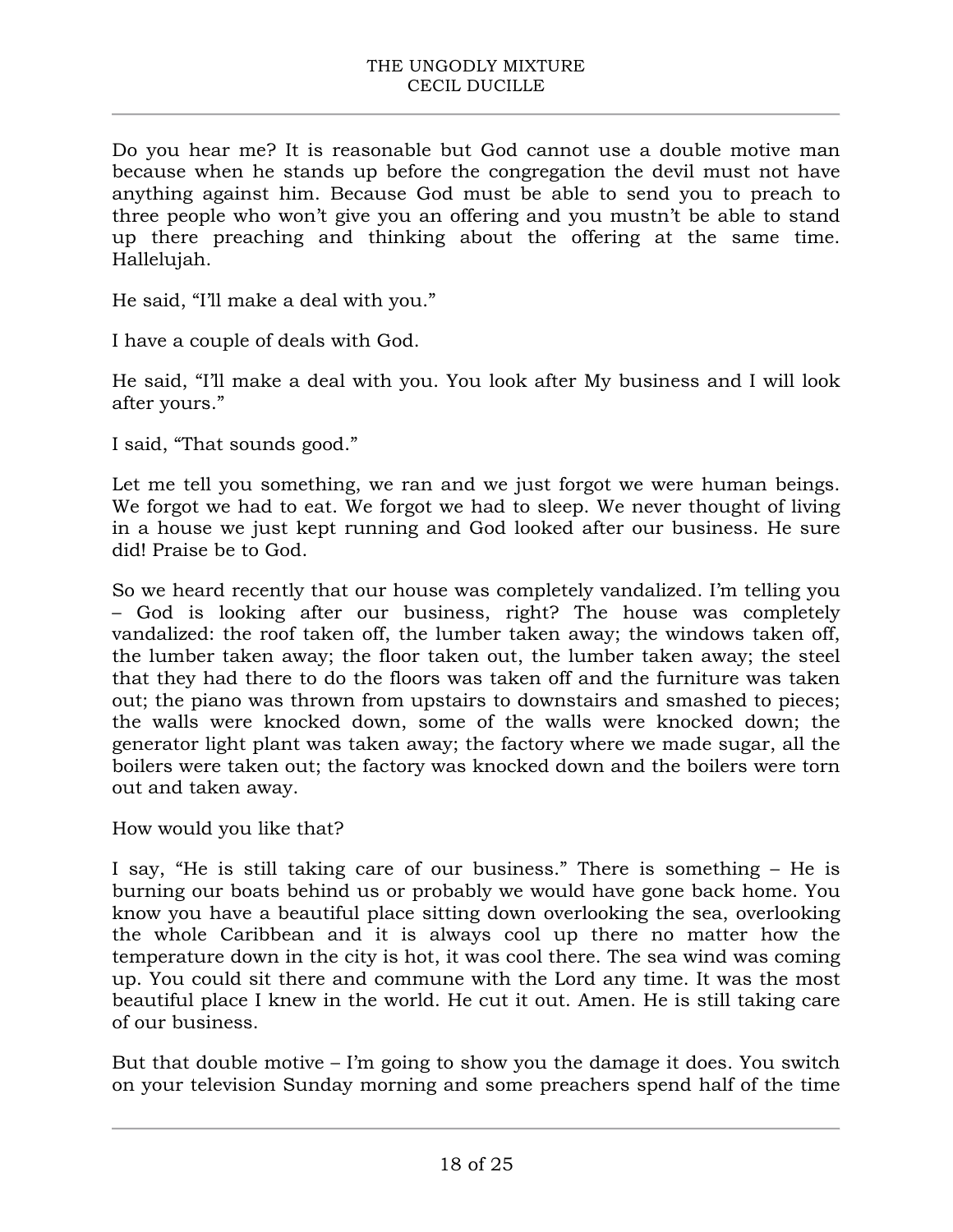– the little short television time they spend half of the time to talk about the money. That means that they have no faith that God is going to bring them that money. Because if God wanted that program that program would have to be paid for somehow and if you believe God... When a man is telling me that he is a faith ministry, preaching faith and he is spending half of the time telling me about money and how to give him money and so and so… I just laugh at him. **HE DOESN'T BELIEVE GOD**. It is either that he doesn't believe God or he doesn't believe that God wants that program so he is making sure that he gets it from you. If God doesn't want it – why should I give my money to it? You see this all around and the reason you see it – I want you to understand what you are seeing – **A DOUBLE MOTIVE**. **THAT WILL BE MINISTERED TO YOU**.

Now ministry is spiritual, it is soulish, or it is natural/carnal. I can minister something spiritually to you, I can minister something soulishly to you, or I can minister something carnally to you.

Now let's deal with **THE SOULISH MINISTRY**. If I am going to be soulish to you – we have an orphanage down in India, what I would do is bring you the picture of the orphanage. I wouldn't take the beautiful pretty nice little children, I would take the ones that look very hungry and their ribs sticking out. I would go on the street and I would take the worst pictures that I could get in India. That is the ones I would flash before you. Then I would tell you some pitiable stories about these little children and how they have needs and compare them with your little children at home. Do you hear me? I'm getting into your soul you see. I compare them with your little kids at home and make it so that every time you see one of your kids bite an apple and throw it away or bite a banana and throw it away you hurt inside so that you will give to those kids down there. **I GOT YOU SOULISHLY**.

Now do you know what God says about that? He said, "It is hay, wood and stubble." You will never get paid from God for responding because I appeal to your emotions. So all that money, those millions and billions of dollars are going down the drain as far as you are concerned because you have responded soulishly: somebody appealed to your emotions; somebody touched your mind; somebody appealed to your desires and got you going to give.

Now here is a **SPIRITUAL OFFERING**. When the word of God comes to your heart and says, "I want you to give this ministry so and so." That is a spiritual offering. Until you get that you cannot give a spiritual gift. Oh yes. We preach to some congregations and never get a cent from them because you are preaching a spiritual preaching and the person is in a carnal realm and he doesn't hear you – he can't hear God. But what should the preacher do? Get carnal? No, no. You tell me if that is what happens. We were determined we would never go down – we would never step down to the carnal level. I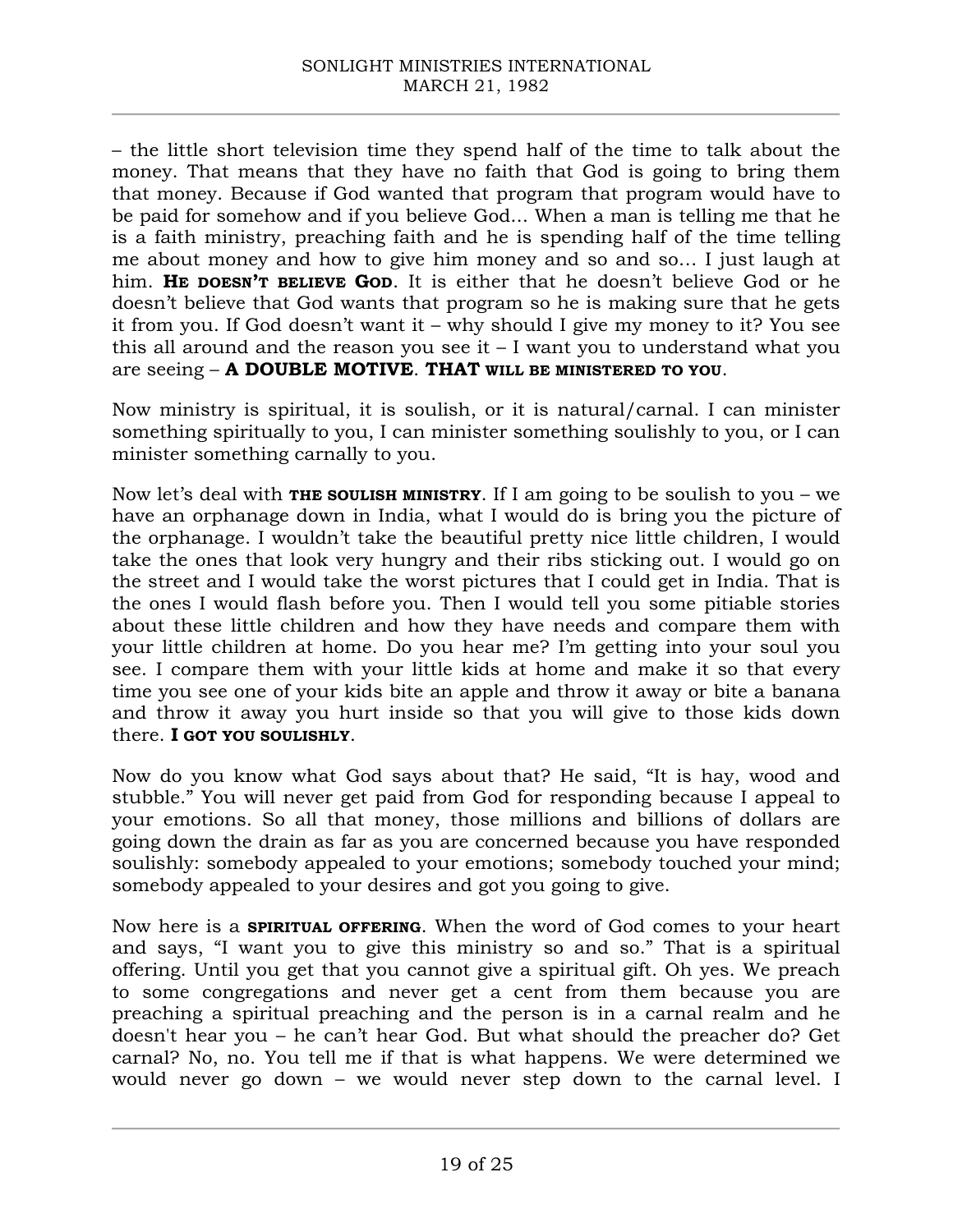remember I got so determined that I went down there and took a job as a carpenter. I never stepped down to the carnal level. I prefer to work with my two hands and the strength that God has given me to support myself than to go down to go to that carnal level to get God's spiritual people to give a carnal offering. Don't want it. I don't want it. I don't want it.

The problem therefore lies in the ministry that would destroy your soul with a double mixture of gospel just in order to get you to respond. Amen. Somebody wants you to come here to the meeting today and what we did, we put on a film show or we put on something else carnal that is going to attract you: we invite you to a supper; we invite you to something else; you put on a concert; you will get a musical band. Do you know that today if we had gotten one of those musical singing groups to come in here you would not be able to find place to put people. Amen.

I remember going down into Huston one time and the night, it just happened to us, we didn't do it purposely, people wanted prayer. We started praying for the people and quite a number of the people were healed. The next night the hall could not hold them all, the people were jammed outside packing, struggling to get in. We couldn't understand why because we are there teaching/preaching an end time doctrine and it is not a thing that a lot of people come to hear. But the hall is jammed, people were standing all around the wall. I had never felt so funny in all my life – I was preaching to the wall and they stood up staring at me for one hour waiting for me just to finish to start the healing. The moment the message was finished there was a rush and a long line automatically formed and people were coming up for prayers.

I said, "Oh God forgive me. I won't ever do this again."

You get advertised as a healer and everybody wants to be healed. Praise be to God. But your wine is mixed with water – meaning to say the word of God which God gives you had been watered down. We must not fall into that category. **NEVER, NEVER ALLOW THE WORD OF GOD THAT WE KNOW, THE STRONG WINE THAT GOD HAS GIVEN US TO BE ADULTERATED AND ADULTERIZED BECAUSE THIS IS WHAT ADULTERY MEANS – ILLICIT MIXING.**

You know you mix sugar and water to drink with a little lemon and you get a lovely drink and you call it lemonade. So that mix is a good mix. So there is a good mixture because God speaks of the preparation of the gospel of peace. There is a mixture that is of God, a preparation, a putting together of the word of God of something that is of God, but there is another mixture that is of the devil and it is unclean. This is what we are seeing all around us. Don't let anybody deceive you.

Somebody said, "Cec it sounds like you alone have the truth."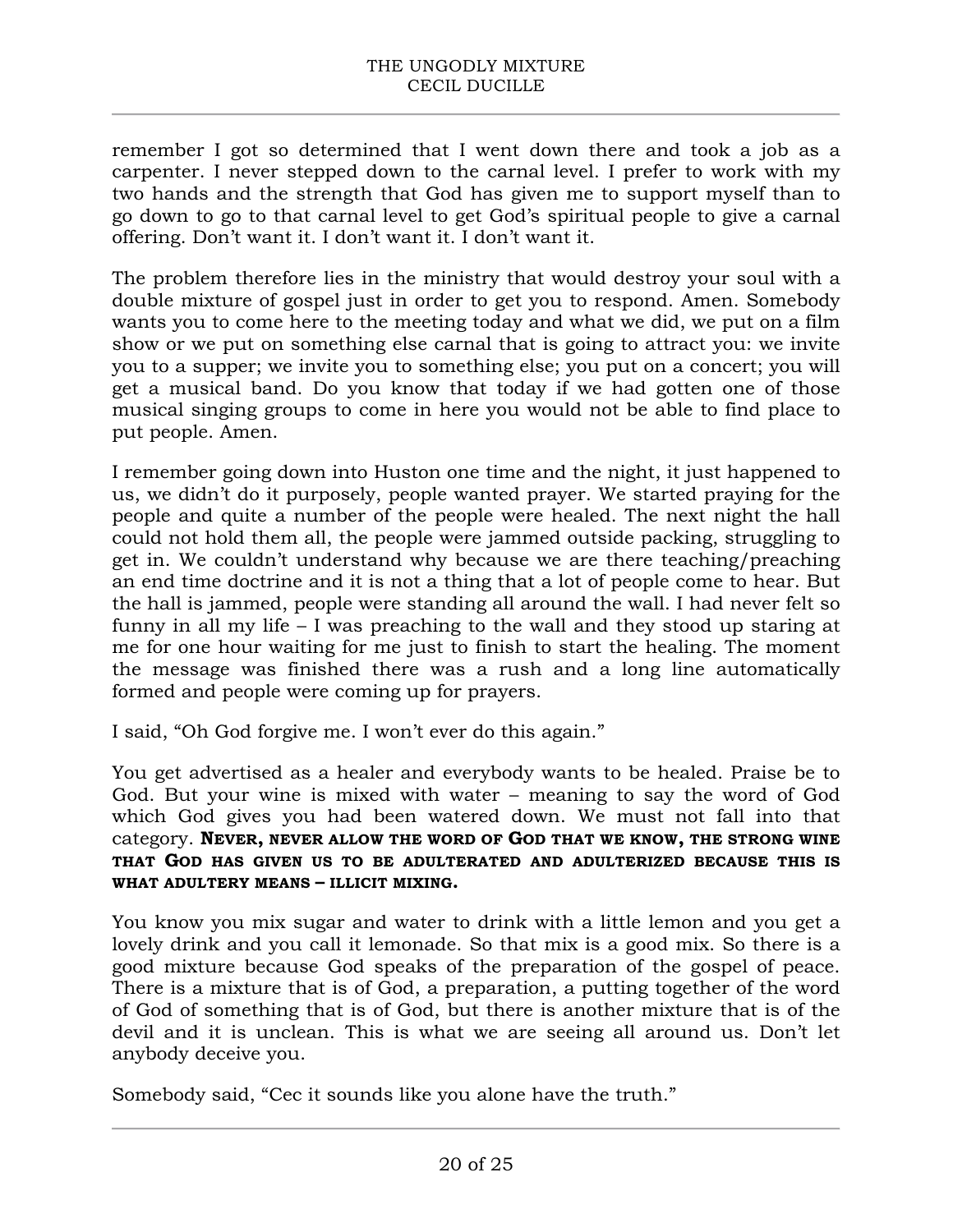I don't know but I know I want the truth with all my heart and if anybody can ever give me a hint that I don't have the truth I am going to get that truth because I have no intention of preaching a half-truth, a quarter-truth or a lie. I want the whole truth. This is my own desire and this is what God is giving me. When it comes to that mixture out there we could talk about many of the things that are going on now. **EVERY TIME SATAN BRINGS A FALSE DOCTRINE INTO THE CHURCH THE FALSE DOCTRINE TURNS AROUND AND PERSECUTES THE TRUE DOCTRINE**, you see. Amen.

"What do you have against duCille?"

"He is a false prophet."

"What false prophet?"

They can't tell you what he prophesied false but he is a false prophet. If God tells one of you that I am a false prophet please tell me. Yes. If God tells me that you are a false prophet I am going to tell you because I am not willing for you to be a false prophet.

Do you know what a false prophet is? Have you ever considered what a false prophet is? Is a false prophet a person who preaches a false doctrine? Not necessarily. Every one of us here somewhere along the line we had a false doctrine. Yes. A false prophet is a prophet who is motivated by a false spirit. A false prophet can be preaching the truth and that is the most dangerous false prophet you get, the one that comes to you with the truth.

I was in Jamaica and we were having a little vacation time down there and the Spirit of God came to me and said, "There is a false prophet in Illinois, in the group in Illinois."

I picked up my pen and I wrote, "I don't know who is there but the Lord says that there is a false prophet there in your group – please get the elders together, pray about it and get the person out whoever he is."

Before the letter reached them I got a letter from a brother complaining about this man who is preaching ultimate reconciliation, the devil will be saved, everything and he is taking the group hook line and sinker.

You say to yourself, "We couldn't be taken by that..."

Is that what you are saying? Do you feel that way that you couldn't be taken by that? Well let me tell you how they were taken.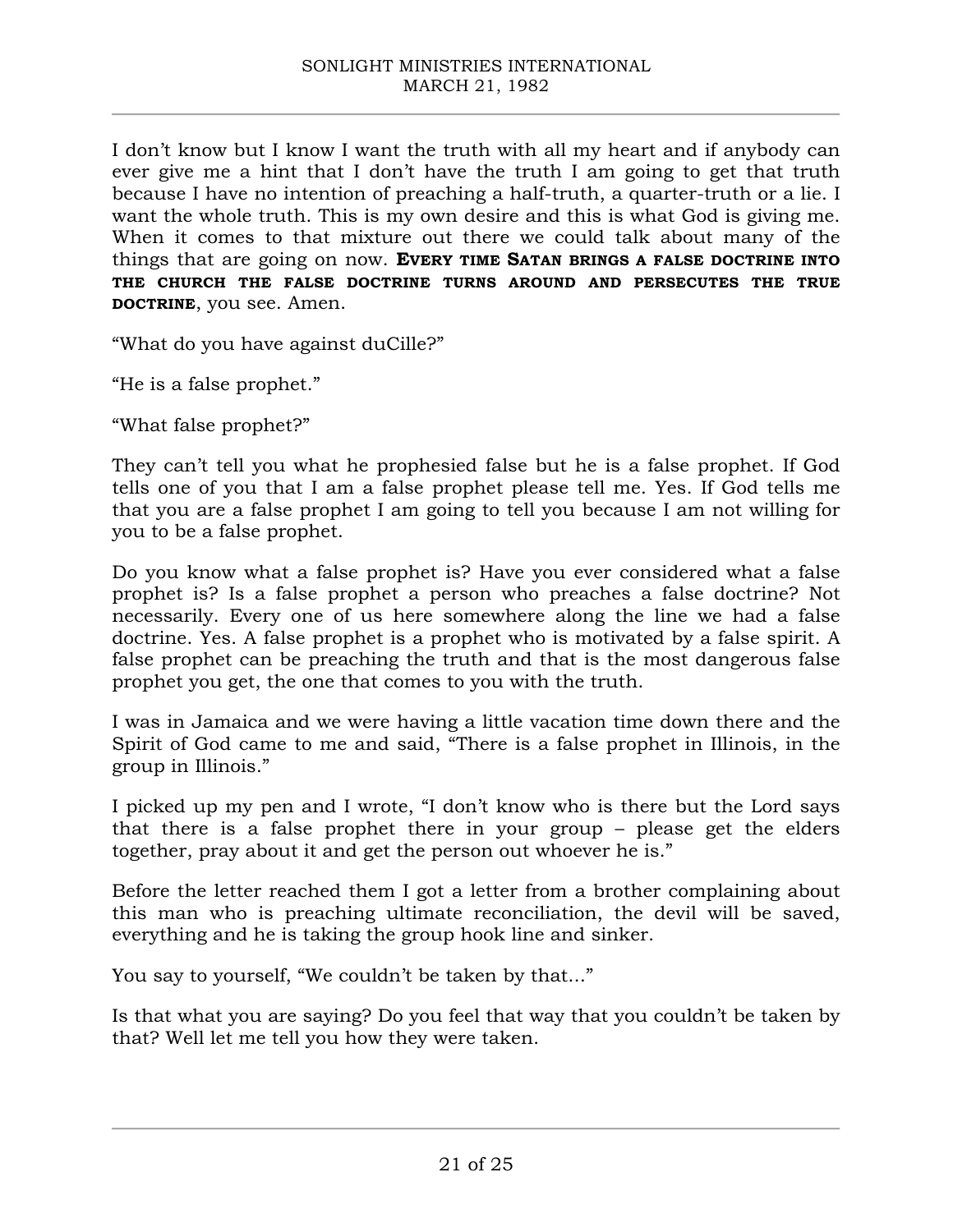He didn't come in and say, "I am preaching (ultimate) reconciliation." He didn't come in and say, "I am preaching so and so and so."

No sir. He started preaching exactly what Cecil duCille preached.

They said, "Oh, this man is well informed. He of a surety he preaches the truth."

The last night, the last night when he was closing, that was the night he brought out a little touch and he watched the faces to get the responses to see who was with him and he took those aside. Oh yes. When the person comes in with a strange word he will take the women, he will try to find the women in the congregation and he will take them aside.

He will say, "I can see something in you, you have a greater discernment in God. I'm going to give you a little higher teaching than the others."

Oh yes. I met someone recently who said to me that, "You know the doctrine of reincarnation is a true word?"

I said, "Tell me why you say it?"

He said, "Well, I have had experience with someone who was never at a place, never went to that place in their life and yet the person turned out and started to tell us – they could tell us where everything was. He said it was reincarnation."

Have you ever read the story of General Patton? General Patton went down to some battlefield and he showed them spots where everything was and were so and so happened and all everything. He said he was there (reincarnated).

Years ago I had to go to God to ask Him, "What is this reincarnation?"

Because of a truth there was a little boy that we knew, that boy had never seen a piano in his life. The boy jumped on the piano and played it like Chopin. I mean the boy played as an accomplished pianist and he had never played before you see. We wondered at it so I asked God. God reminded me that you could hypnotize a man. I saw a man under hypnosis spoke perfect German, spoke perfect German and he never knew a word in the German language before. Under hypnosis you can get up and you can play a piano, you can do certain things you never did before. What is hypnosis? Hypnosis is one man's mind taking control of your mind, just taking it over by your consent of course taking over you mind and he begins to operate your body from his mind. Amen. That is what hypnosis is.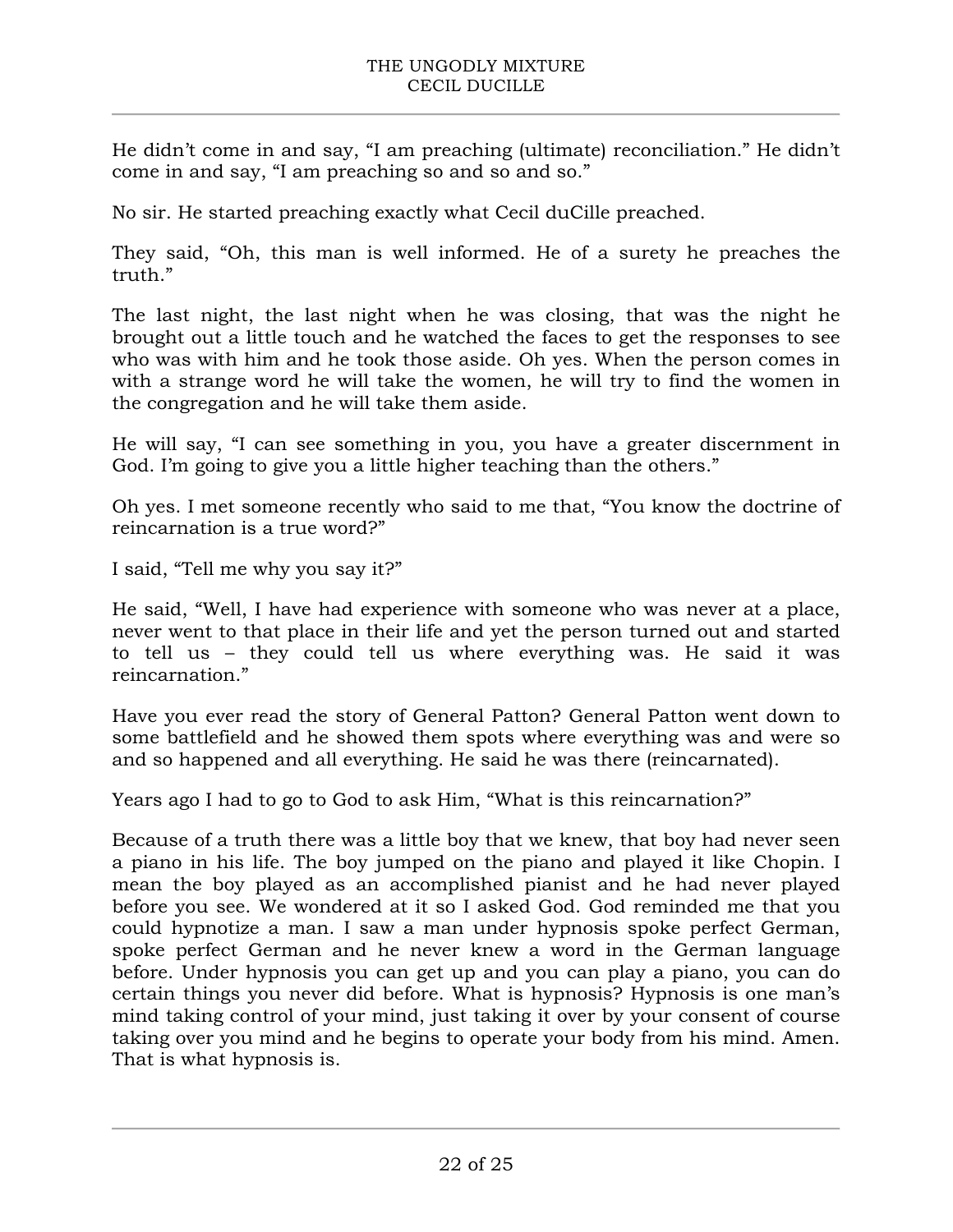Now if that is hypnosis it means that a spirit can do the same thing to a person. Amen. A spirit can enter into a person and cause a person to have knowledge he never had before and this is what reincarnation really is. It is a spirit that has been here before taking charge of a person and giving the person the knowledge that that spirit had, so it is really spirit possession. Amen. Disembodied spirits are always trying to enter into somebody.

Now I don't know why I talk about that but that is part of the mixture that is coming into the church. You see, that is part of the mixture that is coming into the church. Some of the people are going off into spiritual realms that are leading them into satanic operations without knowing. They are innocent. They need leaders. They need people of God who will be able to lead them into righteousness. Praise God.

Another thing that is bothering the church, let me just touch a few of them. The doctrine that Satan is, that God made Satan as a devil and God put Satan upon us here as a devil and this devil came from God. It is a lie. I'll show you it is a lie. Jesus said it is a lie. You turn your Bibles with me to John Chapter 8:

Jn 8:44 *"Ye are of your father the devil, and the lusts of your father ye will do. He was a murderer from the beginning, and abode not in the truth, because there is no truth in him. When he speaketh a lie, he speaketh of his own: for he is a liar, and the father of it."*

If Satan is the inventor of the lie... Amen. Then how could you say it is God who made Satan? For it would mean God would have made the lie. You could not say Satan is the inventor of the lie but God made him a liar, so then God would be the one who made the lie. But the Bible said that Jesus said that Satan is the father of lies. That means to say that God never made Satan, God made something else and that thing is made sin. It is very simple. You, anybody sitting here has the power to make himself a devil if you want to. Don't you feel that freedom? You don't feel that freedom that you could make yourself into a devil if you wanted to? Sure! This is the whole story. That he had the power, all the power that God gave Heylel was the power of free will choice which God had to give to all of the angels in order for them to willingly give themselves back to God. Amen. You see, you cannot have a son, you cannot have a free agent unless the agent is free to go against you. Amen. You have to be free to go against God before you can be a son of God, but when you become a son of God it must be on your own free will and volition. Praise be to God.

Yet some of our dear preachers are preaching to the people that God made the devil. Do you know what that means to me? "If God made the devil you can't overcome him for you would overcome God." Amen. "Why fight against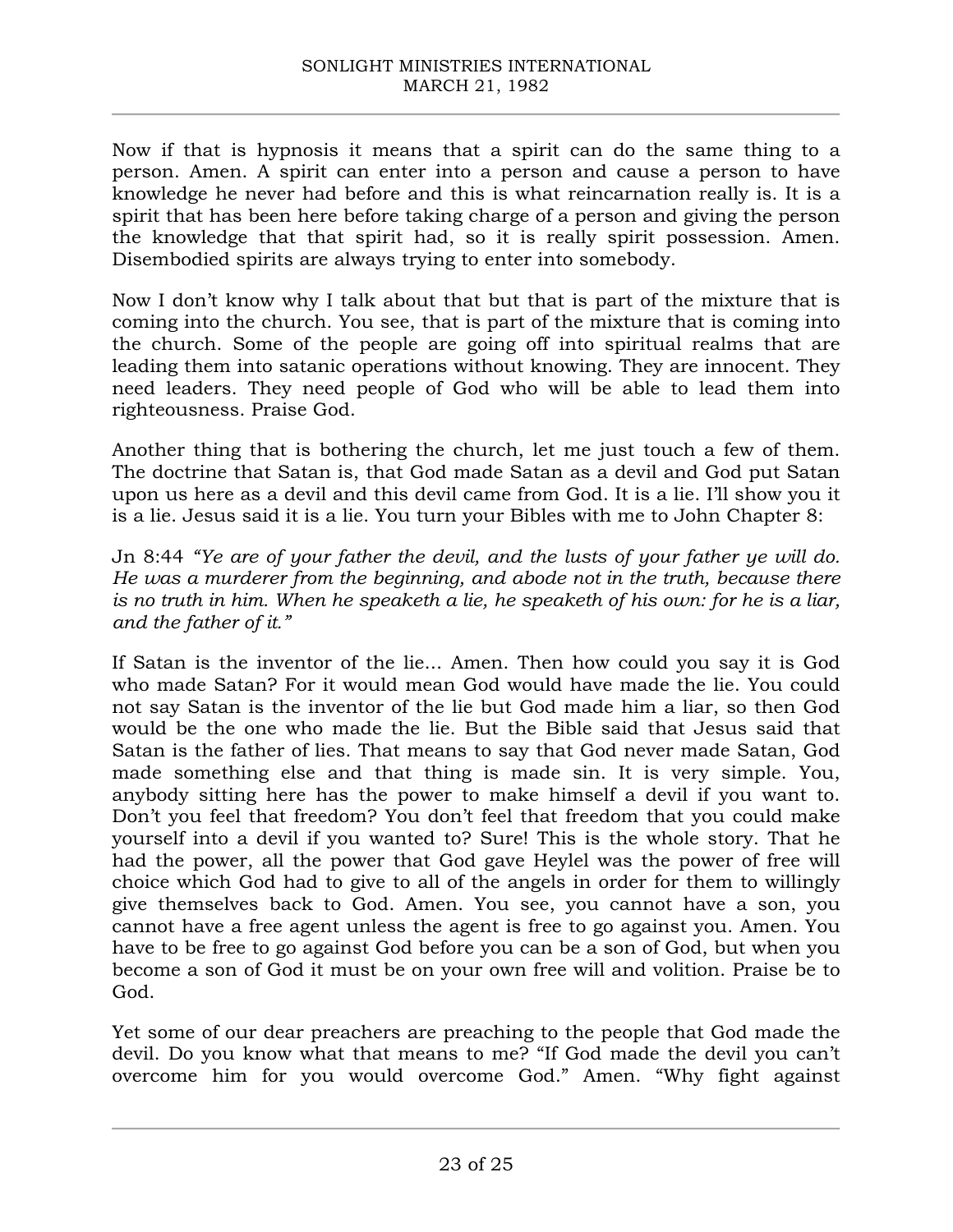something that God made? You can't expect to win." This is what Satan is trying to teach the people.

I say brethren it is a time of darkness. It is a time of thick darkness and you have to stand in truth in order to survive. You believe me. The battle is coming to the point where we are going to see the result of all these doctrines upon the people who preach them. Oh yes. Because you see the result. There are a lot of things, I have recently heard a preacher that I respect very highly say that "he is confused. He is confused pertaining to the doctrine of reconciliation for somewhere along the line God must save everybody." He said, "He just couldn't see how Hitler and Idi Amin could go into hell and burn forever." He can't see how Hitler and Idi Amin could go into hell and burn forever. Lift up your eyes and look over there.

You have some preachers again, another problem. When I was saved, when Jesus called me Jesus said to me, "Make sure you never become lords over God's people. Make sure you never become a ruler over God's people." I kept away from ruling the churches. I always keep myself away from it. Once I slipped into it and was a bishop actually over five churches and the people would not do anything without they got my permission and I did everything I could. I went to God and I said, "God, I don't know what to do..." God just dropped a bomb in the churches and blew everything to pieces. Oh yes. Overnight we had no church left and that was a blessing. But I am saying that to say this: That the ministry now cannot find their way out. I can tell you the truth, for years we have been struggling to find a way out, to get elders to function together in unity and love. There is always bickering and problems and you just can't get it to work. For years and years and years we couldn't get it to work.

I did not know, some of the men give up and said, "The real thing, we have got it now, discipleship."

"We will get these young men. We will disciple them under ourselves. We will teach them our way."

"We will stamp them with our stamp and they will go out."

When the brothers go out do you know what happens? I guarantee you don't know what happened. They start to talk in the same way that the master talked. The very accentuation of the language they will talk just the same way because they have been injected. It is like a gramophone record, turned them into a robot. God doesn't want any robots. If God wanted a robot then God would have made us robots. We would be perfect. Don't you understand brethren what we are saying? **IN FREEDOM AND IN LOVE WE MUST WORSHIP GOD AND COME TO THAT POINT OF PERFECTION AND THE**